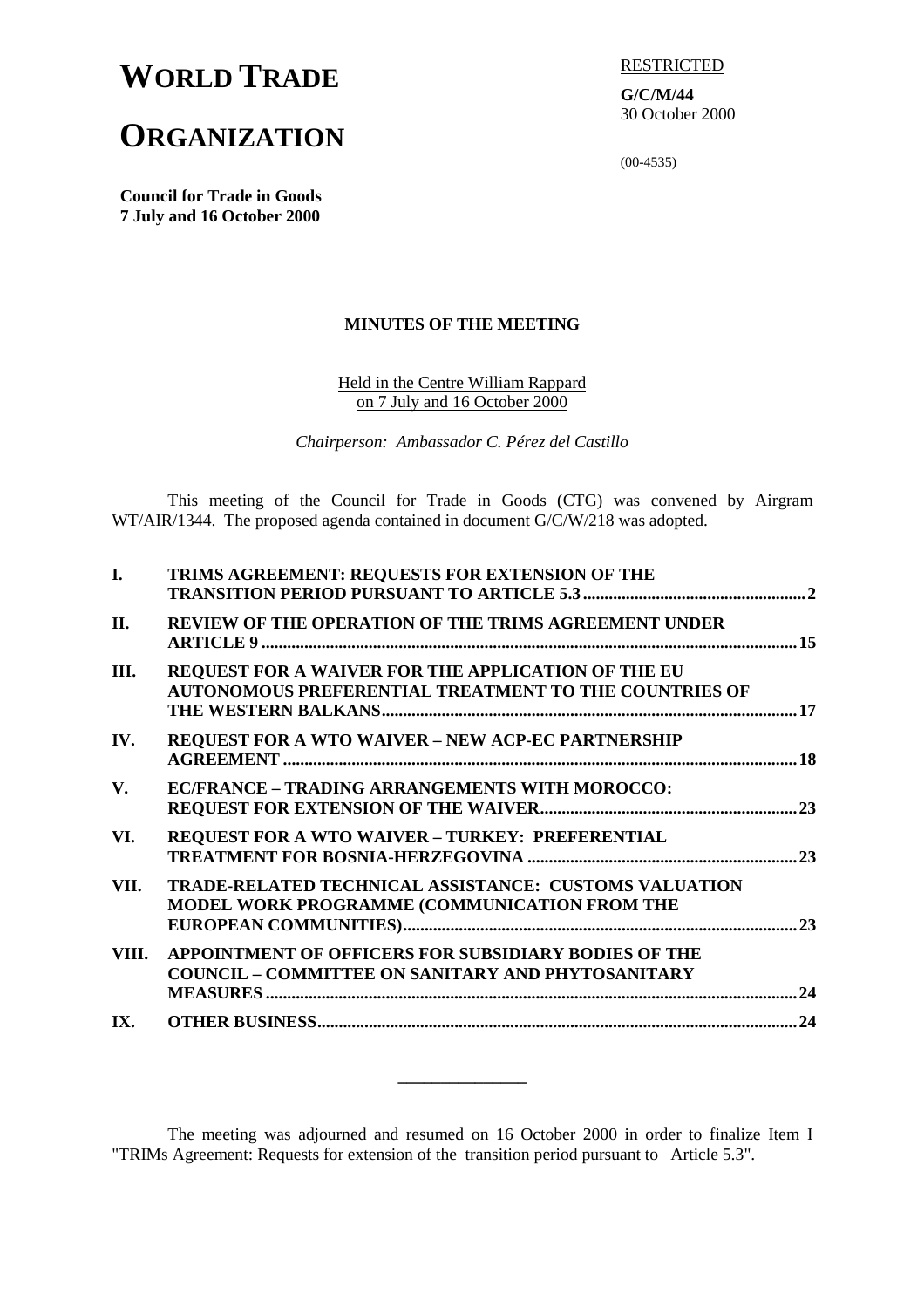#### **I. TRIMS AGREEMENT: REQUESTS FOR EXTENSION OF THE TRANSITION PERIOD PURSUANT TO ARTICLE 5.3**

Before opening the floor for discussion on this item, the Chairman referred to the tabular summary of documents appearing in the footnote to Item 1 of the Agenda. He said that the Secretariat had prepared this table simply for information purposes, to indicate which documents referred to which country in the question and reply process relating to requests for extensions of the TRIMs transition period.

The representatives of Argentina and Mexico were grateful for the explanation, and the representative of Mexico said no agreement had ever been reached to the effect that the question and reply exercise was part of the procedures that Members had to follow. The tabular summary did not in any way validate any type of procedure that had not been previously agreed.

The Chairman said that the Council had before it requests for extensions of the transition period for the elimination of TRIMs which had been notified pursuant to Article 5.1. These requests had been submitted by nine Members pursuant to Article 5.3 of the TRIMs Agreement. He recalled that the Philippines had formally submitted a request for an extension of this transition period at the CTG meeting of 15 October 1999, and that at its meeting of 24 January 2000, the CTG had also considered requests from Argentina, Chile, Colombia, Malaysia, Mexico, Pakistan and Romania. The Council had recently received a request from Thailand for the extension of its transition period, and a communication had also been submitted by Chile to modify its initial request for an extension of the transition period.

The Chairman then recalled that at its meeting on 5 April 2000 the CTG had agreed: "That the Members, having made requests and wishing to hold consultations with other Members might do so with the blessing of this Council; any written exchange of questions and replies should be submitted for the information of all Members. Second, the Chairman of the CTG would hold informal consultations of the CTG as appropriate, with the understanding that during informal meetings it would be in the hands of all Members to decide the breadth of the discussion. At its next formal meeting the CTG would review progress in all respects of these requests." (G/C/M/43 paragraph 2.16.).

Since the CTG meeting in April the Secretariat had circulated written replies from Chile, Colombia, the Philippines, Malaysia and Romania to questions that had been submitted by some delegations. The matter of the transition period provided for in the TRIMs Agreement had also been the subject of consultations within the framework of the General Council, and, as a result of these consultations, the General Council had adopted on 8 May 2000 a decision which, *inter-alia*, called on the CTG to give positive consideration to the requests that had been made in conformity with Article 5.3 and had mandated the CTG Chairman to hold informal consultations in order to facilitate the process and strengthen its multilateral character. Pursuant to this Decision, he had recently held several series of informal consultations. To sum up, there had been a process of an exchange of information and consultations with regard to the requests that had been made pursuant to Article 5.3, and, as agreed at the last meeting, the task now was to review progress in this process. However, before reporting on the consultations he had held, he asked the representatives of Thailand and Chile to introduce their communications.

The representative of Thailand said that it had notified the TRIMs Committee in 1995 of certain investment laws and regulations related to trade. Since then the Thai Government had taken the necessary steps to ensure progressive structural adjustment by gradually bringing these measures into conformity with the TRIMs Agreement. As a result, local content requirements for the assembly of motor vehicles and engines had been successfully eliminated on 1 January 2001. However, taking into account its development, financial and trade needs, Thailand had been facing difficulties in eliminating the local content requirement for the manufacture of ready-to-drink milk. A number of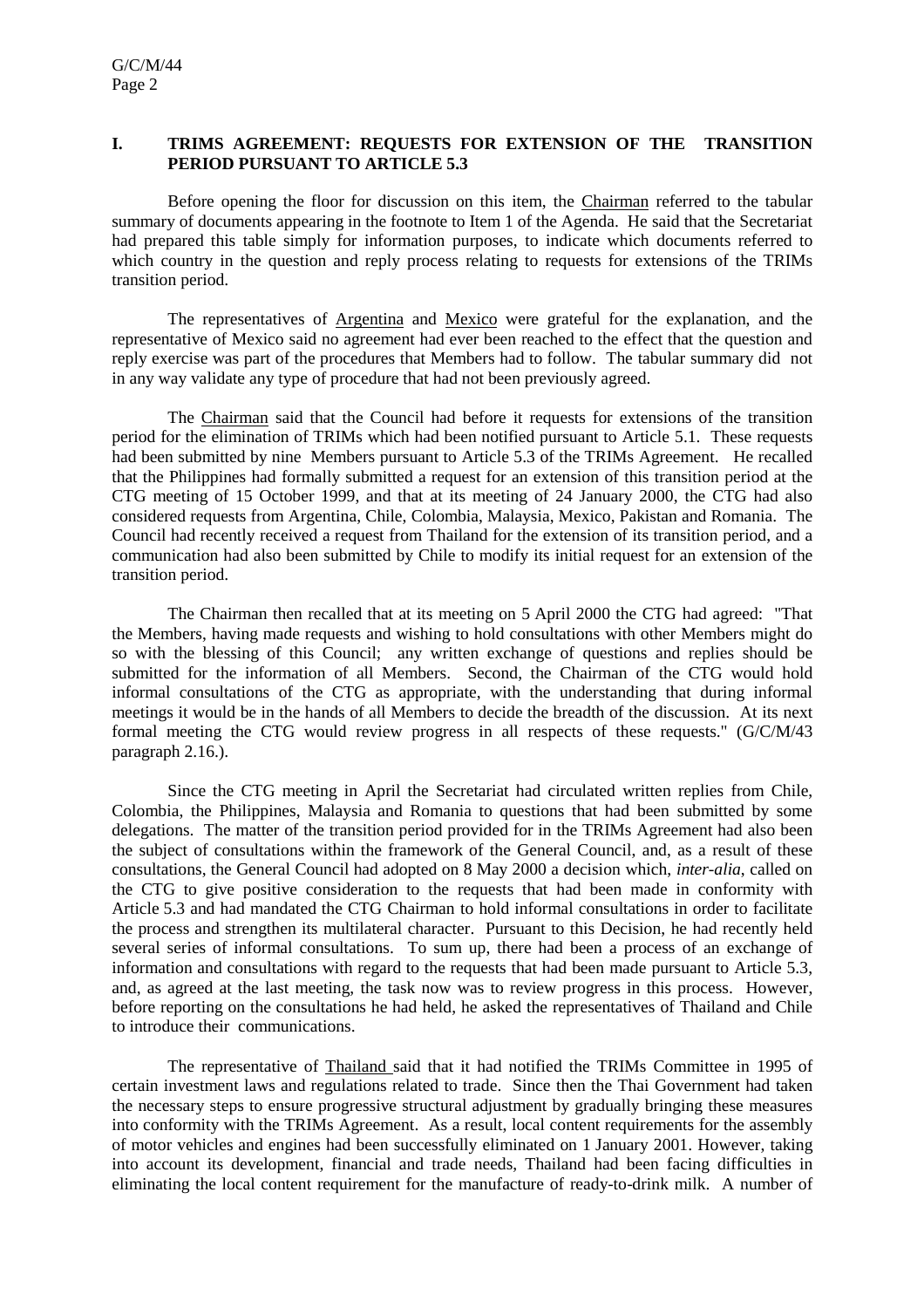factors, both external and internal, had affected Thailand's transitional process for the elimination of TRIMs as notified. During the transition period, Thailand had suffered the worst economic crisis in its history, severely setting back its economic and development goals. The crisis that began in 1997 resulted in a serious setback, creating difficulties in implementing appropriate structural adjustment for the dairy sector within the timeframe envisaged in the TRIMs Agreement. Notwithstanding the severity of the crisis and despite having to operate under such unfavourable conditions, Thailand had fully complied with the obligation regarding the elimination of trade-related investment measures with respect to the automotive industry. This underscored Thailand's commitment to implement in good faith its obligations under the TRIMs Agreement. Such meaningful and significant progress should be duly recognized, and Thailand's continued efforts in working towards successful elimination on the remaining measure should be acknowledged. This request for an extension of its only remaining trade-related investment measure was based on the need for more time to effectively carry out structural adjustment in order that Thailand could successfully bring the sector fully in line with the commitments under the TRIMs Agreement. He noted with satisfaction the recent progress on the issue of the TRIMs transition period under the Chairman's able guidance in his informal consultations. He believed that developing countries should be provided with the necessary flexibility to implement their development policies to help reduce economic disparities with which they were faced. The efforts and progress demonstrated by developing-country Members over the past five years in faithfully implementing their commitments under the TRIMs Agreement must be fully recognized and taken into account when considering their requests for extension. He also wished to recall that in the 8 May Decision, the General Council had agreed to direct the CTG to give positive consideration to individual requests while underscoring the need to preserve the multilateral character of the process. No conditions over and beyond the existing obligations should be imposed upon those Members seeking extension. He said that his delegation had been having bilateral consultations with Members interested in Thailand's request and that he would be able to report on the result of these consultations in due course.

The representative of Chile said that it had originally requested an extension of the transition period until 31 May 2000. However, there had been a delay with legislative proceedings because of unforeseen internal difficulties and Chile had needed to amend its request to extend the period to 31 December 2000.

The representative of the United States appreciated Thailand's presentation concerning its dairy TRIM but had procedural concerns due to the lateness of the request. That said, she noted that the United States had consulted with Thailand and was examining the substance of its request in the hope that in continued consultations they would be able to have a positive approach to Thailand's needs with respect to the domestic dairy situation.

The representative of New Zealand said that his delegation had had consultations with Thailand on a bilateral basis. New Zealand also had some difficulties with the procedural issues involved but was looking at this request in a sympathetic manner. It would continue its dialogue with Thailand.

The representative of Mexico said his delegation had not had bilateral contacts with either Thailand or Chile. It was concerned about holding consultations, especially in one case, because it was not entirely sure that from a procedural point of view the requests corresponded to Mexico's interpretation of Article 5 of the TRIMs Agreement. This was something it was hoping to be able to clarify bilaterally.

The representative of Canada said that while Canada was looking positively at the substance of Thailand's request, it, too, had procedural questions as to whether or not this request could be considered through the CTG process in accordance with Article 5.3 of the TRIMs Agreement.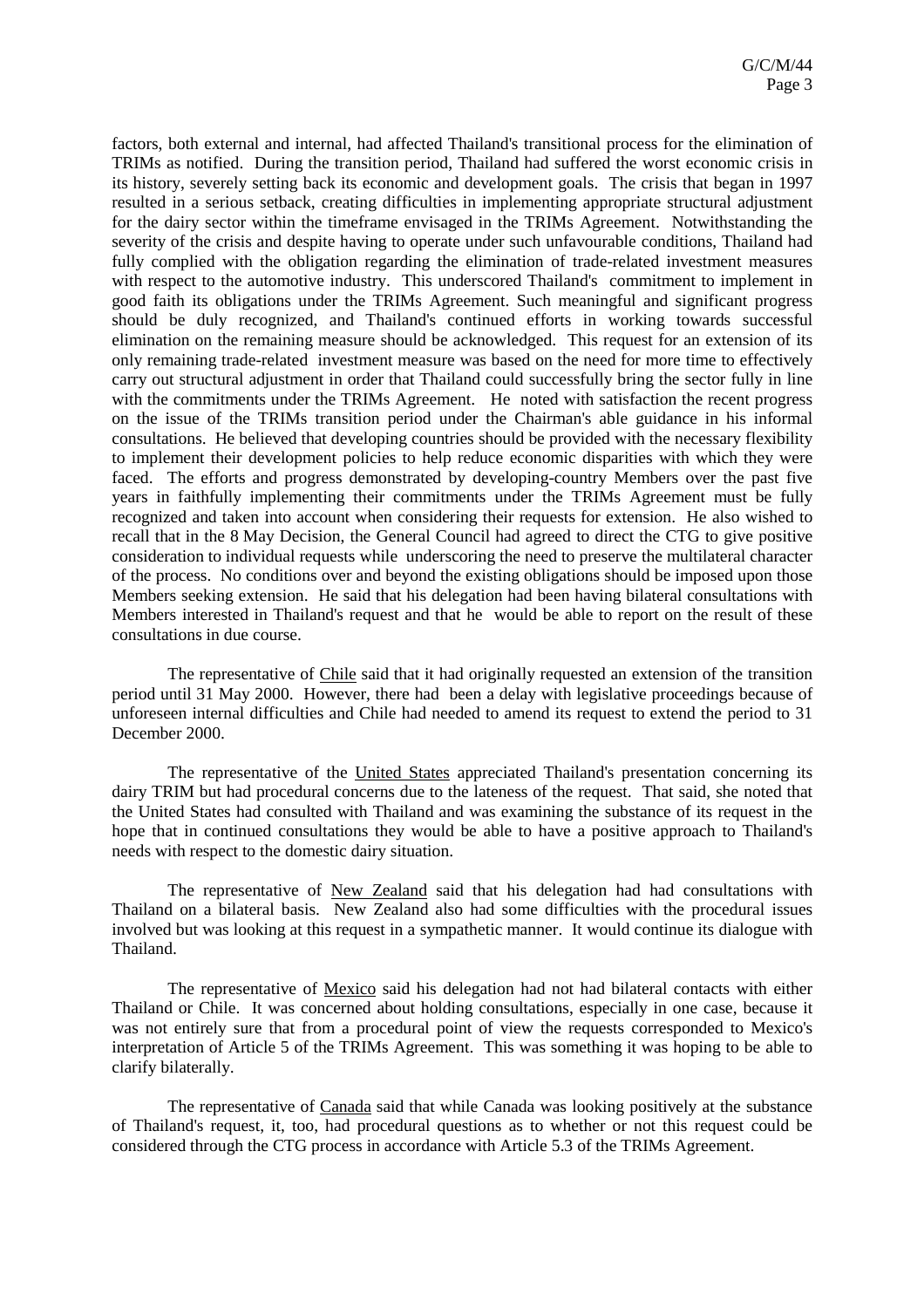The representative of Australia indicated that Australia had had consultations with Thailand and was prepared also to give its request sympathetic and positive consideration on a substantive basis; however, Australia, too, had some procedural questions that probably should be answered as soon as possible.

The representative of Brazil said that unlike other Members, Brazil had not had bilateral consultations with Thailand or Chile, or with any of the countries which were requesting extension of the transition period. Nevertheless, his delegation noted that Thailand had raised a very interesting procedural question.

The representative of Malaysia questioned why Members were raising procedural concerns relating to Thailand's request for an extension of the transition period. There was no deadline in Article 5.3 for submitting requests, and certainly no language saying that such a request should have been submitted before 31 December 1999. Thailand had a genuine problem in that more time had been needed for internal consultations. Malaysia, therefore, could not accept debate over whether Thailand's application could be considered under the CTG's process or some other process.

The representative of Japan said his delegation, too, had had bilateral consultations with Thailand. Japan fully sympathized with the problems Thailand was facing in the dairy sector, but, like some of the previous speakers, and contrary to Malaysia's position, Japan had some difficulty on procedural grounds.

The representative of Mexico wished to clarify that his comments had not been referring to Thailand. His delegation understood that when in May this year the General Council had adopted the Decision on the transition period for TRIMs, it had taken into account the misgivings that certain delegations had had at the time regarding the date on which the request for the time extension had been submitted. His delegation had participated in that Decision and had understood that the interests of Thailand were duly covered.

The representative of Hong Kong, China said that the procedural question that some delegations had raised actually involved the interpretation of Article 5.3 and was a systemic one. Once bilateral consultations had brought some conclusions, then perhaps the CTG or even the General Council should take an opportunity to look at this systemic matter at a later stage.

The representative of the Philippines said that the 8 May Decision of the General Council divided Members into two groups: i.e., Members who had requested an extension, and Members who had not yet requested an extension. The Decision had been taken on 8 May, so Members desiring an extension should be categorized according to which group they fell in as of that date.

The representative of Switzerland said that his delegation found Thailand's request to pose a procedural problem which Switzerland would be looking at as soon as possible.

The representative of Venezuela informed Members that Venezuela had not had bilateral consultations with Thailand. His delegation joined the countries that had adopted a flexible attitude *vis-à-vis* Thailand's request. The CTG should adopt a positive approach to Thailand's request. If delegations had indicated a preference for multilateral flexibility with regard to these requests, then Thailand's request should be treated positively.

The representative of Thailand thanked Mexico for recalling the discussions held during the drafting of the 8 May General Council Decision. In that consultation the problem had been discussed, and he believed the 8 May Decision had solved any ambiguity. As pointed out by the Philippines, Thailand had followed the required procedure as set out in the TRIMs Agreement and his delegation considered that the Decision of the General Council on 8 May had clarified the situation. He also thanked Venezuela for having expressed a flexibile attitude toward Thailand's request. Without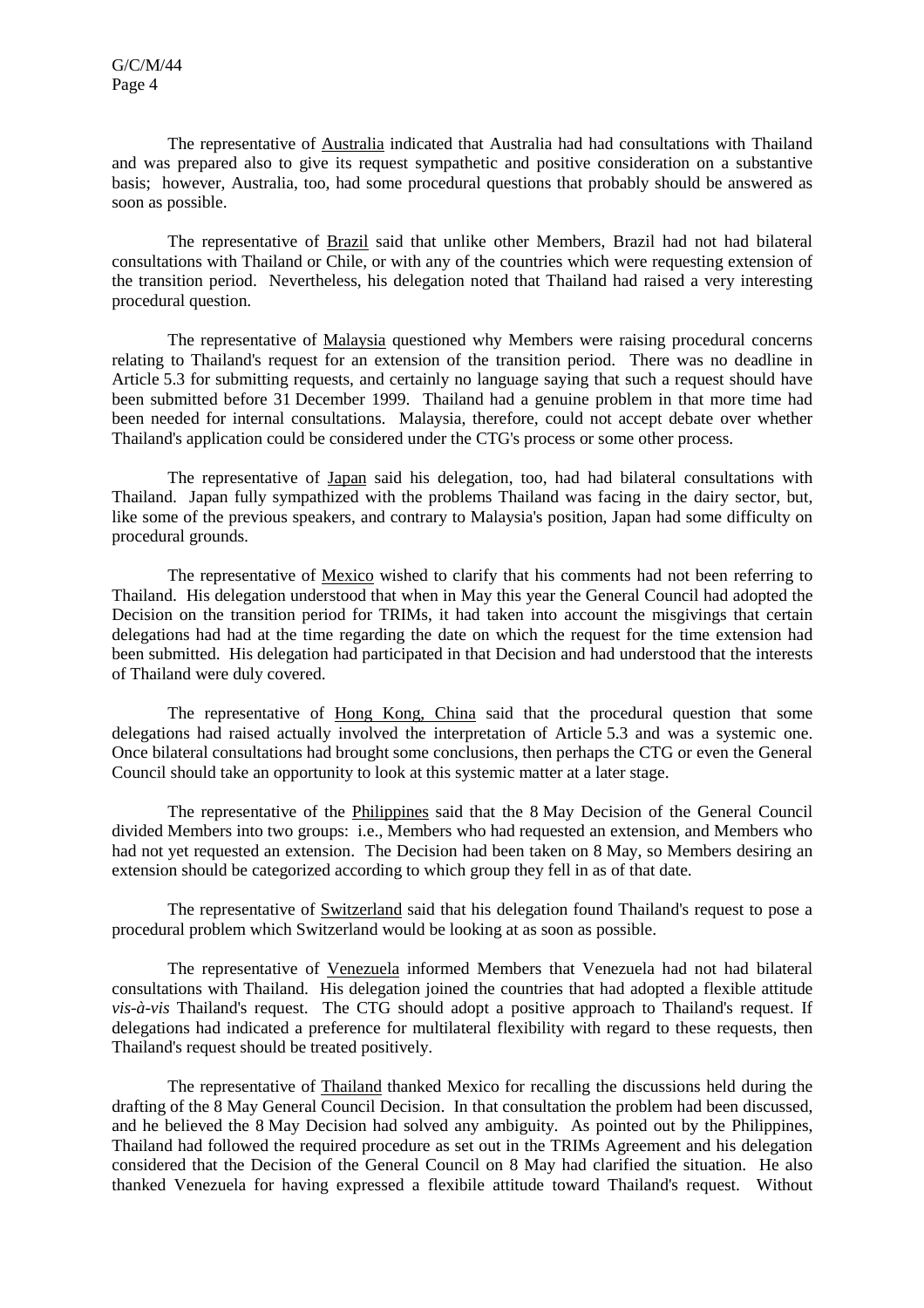prejudice to individual Members' views, Thailand was willing to sit down and discuss further its request. His delegation very much hoped that Members would accord Thailand the opportunity to adequately address the substance rather than dwelling on the procedural aspect of the request.

With respect to the comment by the Philippines on the two groups of Members treated in the 8 May Decision, the representative of the United States added that the first group involving those requesting extensions presupposed that the requests were consistent with the terms of the TRIMs Agreement. Therefore, her delegation's interpretation would be consistent with the legal regime already existing in the Agreement itself. That said, the United States was looking sympathetically at Thailand's request, and its sympathy toward their request would include its examination of the procedural question as well.

In response to the United States delegation, the representative of the Philippines said there was certainly significance in the fourth bullet point of the 8 May Decision. It referred to those Members who had not yet requested an extension as of the date 8 May. The "yet" was significant in this respect. If it were in accordance with interpretation of the United States, the word "yet" would not have been used. The representative of the United States said that her delegation was fully aware of the "yet" in paragraph 4, and that her previous comments still stood.

The Chairman suggested that the Council take note of the requests made by Thailand and Chile and of the comments made by delegations. He then went on to inform the Council about the consultations he had had in accordance with the 8 May Decision of the General Council on questions regarding the transition period provided for in the TRIMs Agreement. Initially he had had consultations with the group of Members which had submitted requests, and subsequently with a larger number of delegations. Over this period there had been a series of consultations among interested parties, which had made it possible to shed light on a number of important points. In his consultations, delegations had said that they were ready to take constructive positions in consonance with the Decision of the General Council, but they still had differing views, especially about the duration and the terms of the extension of the transition period. Although some Members had suggested that the CTG could examine draft decisions on some of the requests, this suggestion had not met with any general support. His impression was that the subject was not sufficiently mature for the CTG to take specific action, so in these circumstances he felt he needed to continue with informal consultations, in conformity with the 8 May Decision of the General Council. In these consultations he would retain the multilateral nature of the exercise and would attempt to make progress so as to bring the process to a timely conclusion soon. However, this new round of consultations could only be positive if delegations demonstrated greater flexibility. He hoped that, as a result of such consultations, it would be possible in the very near future to submit draft decisions for adoption by the CTG. In this regard, from a procedural standpoint, his preference would be to leave the present meeting of the CTG open on this particular issue so as to be able to reconvene it as soon as possible and as circumstances warranted. Otherwise the CTG could close the present meeting and leave open the possibility of convening an extraordinary meeting for the purpose he had just described. Nevertheless, this latter option would imply meeting certain deadlines and requirements which from a practical point of view would not help the CTG towards an early decision. Therefore, he favoured the first option, i.e., that the CTG suspend the present meeting regarding this particular item. He then asked for comments.

The representative of the United States remained interested in resolving all the legitimate extension requests through the Article 5.3 process and felt that such an approach would ensure that all the individual needs of the requesting Members could be addressed. Her delegation had participated in the exchange of questions and answers and also had had bilateral meetings with countries eligible for an extension through the Article 5.3 process. It was prepared to continue with these dialogues with the goal of finding a satisfactory solution. She said the United States could support Romania's request for an extension in the automobile sector until November 2001 because it was limited with regard to the timeframe as well as its application. Additionally, the CTG had been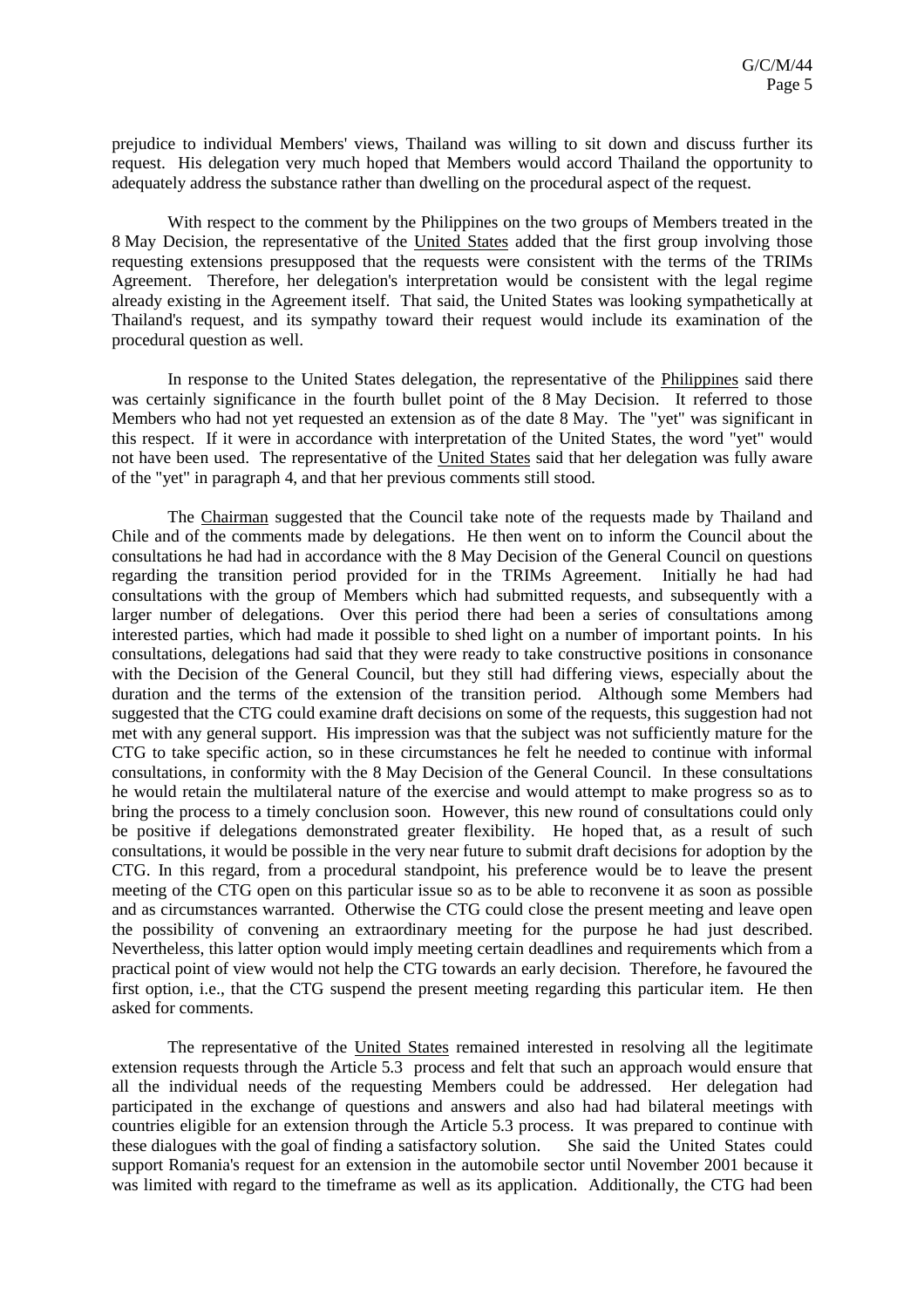informed that the non-conforming measure was based on a contract that would expire and that Romania had repealed the law on which the contract was based. For these reasons there was no need to require any form of expedited dispute settlement which might be a necessary component for some other requests. There were additional issues which her delegation had talked to Romania about and that still needed to be resolved, in particular regarding the shipbuilding sector. Concerning Chile's request, Article 5.3 did not seem applicable. Her delegation noted Chile's representation that it was merely requiring time to complete its domestic process to remove the TRIMs, and as such the United States supported Chile's expectation to complete its legislative process by 31 December 2000, which would bring Chile into conformity with its WTO obligations. Her delegation remained open for further consultations with Chile. Having had consultations with some other trading partners, she could report that these two specific cases were ripe, and the United States was working quickly on other cases to facilitate the Chairman's consultations and the work of the CTG. Mexico's case also seemed close to resolution. If other delegations were comfortable proceeding according to the Chairman's first option, the United States would as well.

The representative of Japan expressed gratitude for the Chairman's initiative to find an early resolution to this question of the extended transition period on TRIMs based on Article 5.3 of the TRIMs Agreement. Like some of the other interested parties, Japan also had had a series of bilateral – as well as plurilateral – consultations with those Members that had tabled their requests and that had responded to Japan's questions in order to find the earliest possible resolution of the matter. His delegation encouraged the Chairman to continue with the consultation process. For the purpose of information sharing on where Japan stood with respect to specific requests, like the United States, Japan was in a position to accept the request for extension as far as Romania was concerned for its TRIMs in the automobile area. It was a specifically time-bound request, and the conditions that Japan had wanted to see had been fulfilled. On Chile, Japan, too, had the impression that the Chilean Government had tried in earnest to abolish the TRIMs as early as possible. Japan believed that the time-period the Chilean Government was requesting was a matter of a technical nature in order to complete a legal process which took slightly more time than they had foreseen. Japan was therefore viewing this sympathetically and should be able to agree on it. As to other requests, Japan was looking at them seriously to find solutions. Regarding the Chairman's suggestion to suspend the meeting on item 1 of the Agenda, Japan would support his efforts to find an early solution to this problem.

The representative of Malaysia, on behalf of the ASEAN Member countries, reiterated that it was the legal and procedural right of all developing-country Members to seek recourse to Article 5.3 of the TRIMs Agreement. Several Members had had reason to do so. Despite ASEAN's repeated calls not to do so and the multilaterally-agreed criteria adopted by the General Council on 8 May 2000, it was regrettable that bilateral conditionalities continued to be imposed on several Members as part of possible agreements on the requested extensions. ASEAN urged all Members of the WTO to exercise reason and understanding regarding the concerns of developing countries and to refrain from imposing any form of conditionalities. It was important for WTO Members at this phase to look at requests of developing-country Members in a pragmatic and objective manner since this would contribute greatly to enhancing the confidence-building efforts. This was a time for the WTO and its Members to show that the WTO was truly a multilateral institution, sensitive to the concerns of all Members, particularly those of its developing-country Members. The WTO could not have a system where some Members were being subjected to conditions for merely seeking justified extensions of their transition periods. ASEAN urged the Chairman to continue consultations on this matter and wished to place on record its appreciation for his untiring efforts thus far. ASEAN also wished to reiterate the importance of the multilateral character of the exercise and the need to find multilateral solutions as soon as possible for the applicants. ASEAN could agree with the proposal to suspend the discussion on item 1 until a future date.

The Chairman said that he was suggesting to suspend the present meeting on this item alone because he felt that at this time the individual cases were not sufficiently ripe for decision.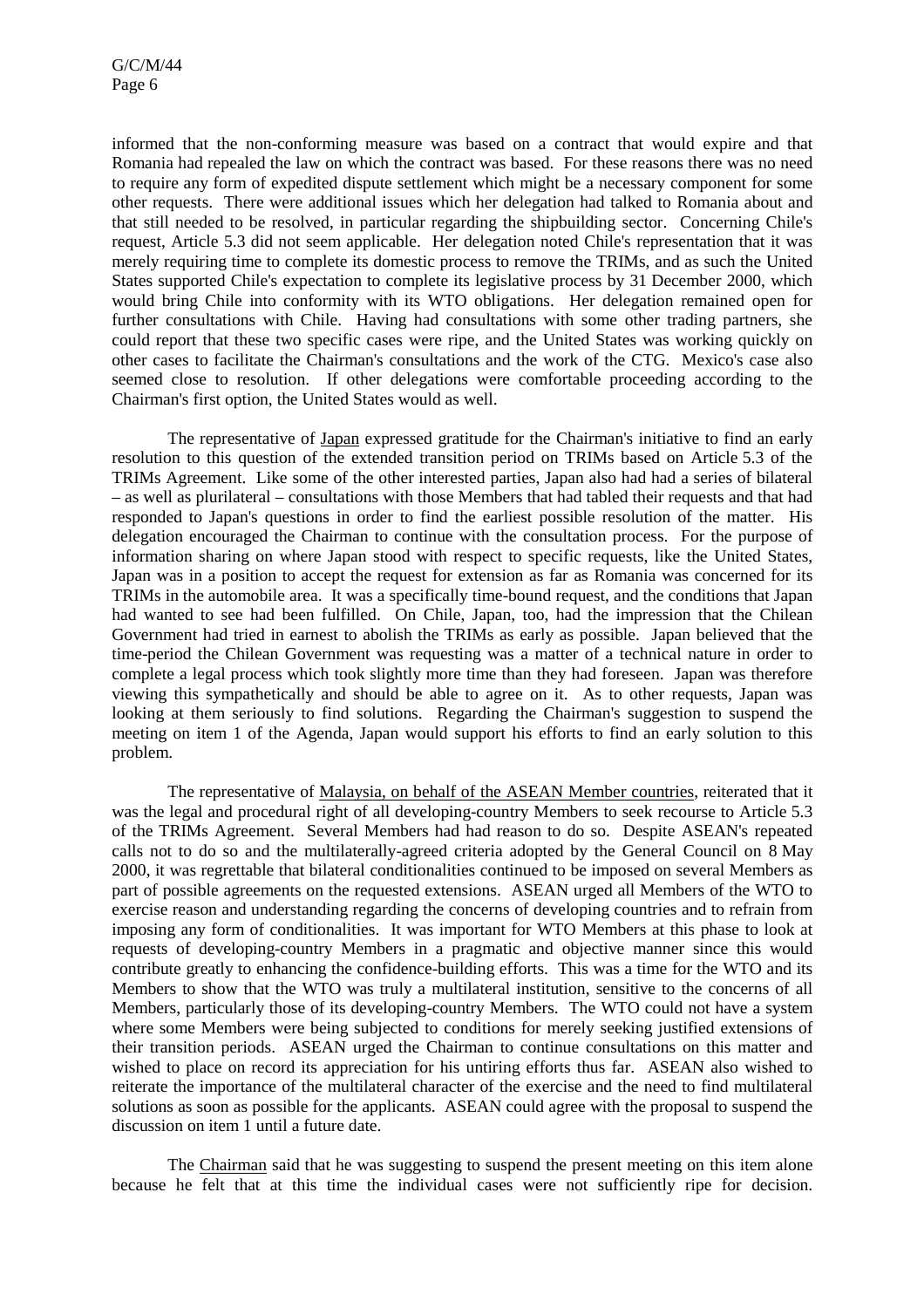Considerable progress had been made, and through some additional consultations the CTG could be in a position to reconvene in the present meeting in the near future, so as to take certain specific decisions.

The representative of the European Communities stated that, on the specific cases, his delegation believed there were three that were ready for decision or nearly so. If the CTG had to suspend its meeting because of the general situation, his delegation would put on record that it was perfectly willing to reach agreement on extensions of time for three cases. The first was Chile, whose case involved a very short-term extension to cover the legislative process. The second was Romania, where, like others, the EC had no difficulty in agreeing to extend the transition period regarding the automobile sector for a more limited period. In fact, in both this and the ship-building sector, there had been major industrial developments that really had changed the nature of this request and its significance. The third case that the EC would be ready to agree upon was the request by the Philippines. The EC was willing to have an extension of that transition period up to the end of 2001. His comments were the result of the bilateral and plurilateral consultations the EC had had with countries in all three cases.

The representative of Romania thanked the United States, Japan and the EC for judging in a clear and positive manner its request for an extension of the transition period for its TRIMs. His delegation was satisfied that the request for the automobile industry had not had any condition imposed upon it and that what Romania was requesting had been well understood. He emphasized that the measures that Romania was still maintaining for its ship-building industry had the same character as the ones regarding its car industry. In fact, Romania had changed its legislation for the investment regime from 1996, and the two investment objectives in question had been pursued through old legislation which had been in force prior to 1995. Romania also had a very precise deadline for the ship-building industry, and the measures that were subject to conditionality that had been allowed through legislation would end at a very specific time. At the same time, the new legislation gave no room for any new or further TRIMs as it contained no TRIMs. He expressed appreciation to the countries that had accepted to enter into consultations with his delegation and stressed that Romania was open to further consultations. His delegation was confident that special attention would be given to the second part of Romania's request. Most of the investment had made significant changes to the shape of Romania's industry, and Romania relied on the support of WTO Members to allow it to continue its process of transition to a market economy and to make reforms not only in these two sectors but in others too.

The representative of the Philippines thanked the delegation of the EC for its willingness to accede to the Philippine request. He noted that the EC had said that it was willing to accept the request provided that the extension would be until the end of 2001. In that regard, he wished to remind the CTG that the Philippine request was for five years, and whilst expressing its gratitude to the EC, his delegation had to express its view that the Philippines needed five years. His delegation considered that the purpose of the CTG processes from here on should be to give effect to the 8 May Decision of the General Council. The Decision unequivocally directed the CTG to take into account any kind of particular difficulties, including internal and external, encountered by developing countries in implementing the provisions of the TRIMs Agreement and the development, financial and trade needs of the country in question. In this regard, the Philippines, like others, had formally explained its particular difficulties and had expressed its legitimate development, financial and trade needs. Those explanations and expressions were on record. The Decision likewise unequivocally directed the CTG to take into account such elements and "to give positive consideration to individual requests". The word "positive" qualified the word "consideration". There was a significant distinction between just giving consideration and giving positive consideration. He noted that some Members had expressed a willingness to grant the extensions subject to what they called a "reasonable" time-limit. Whatever that so-called reasonable time-limit might be, the imposition of pre-established criteria was in complete disregard of the respective particular difficulties and needs of each applicant, and it was therefore contrary to the letter and spirit of the General Council's Decision.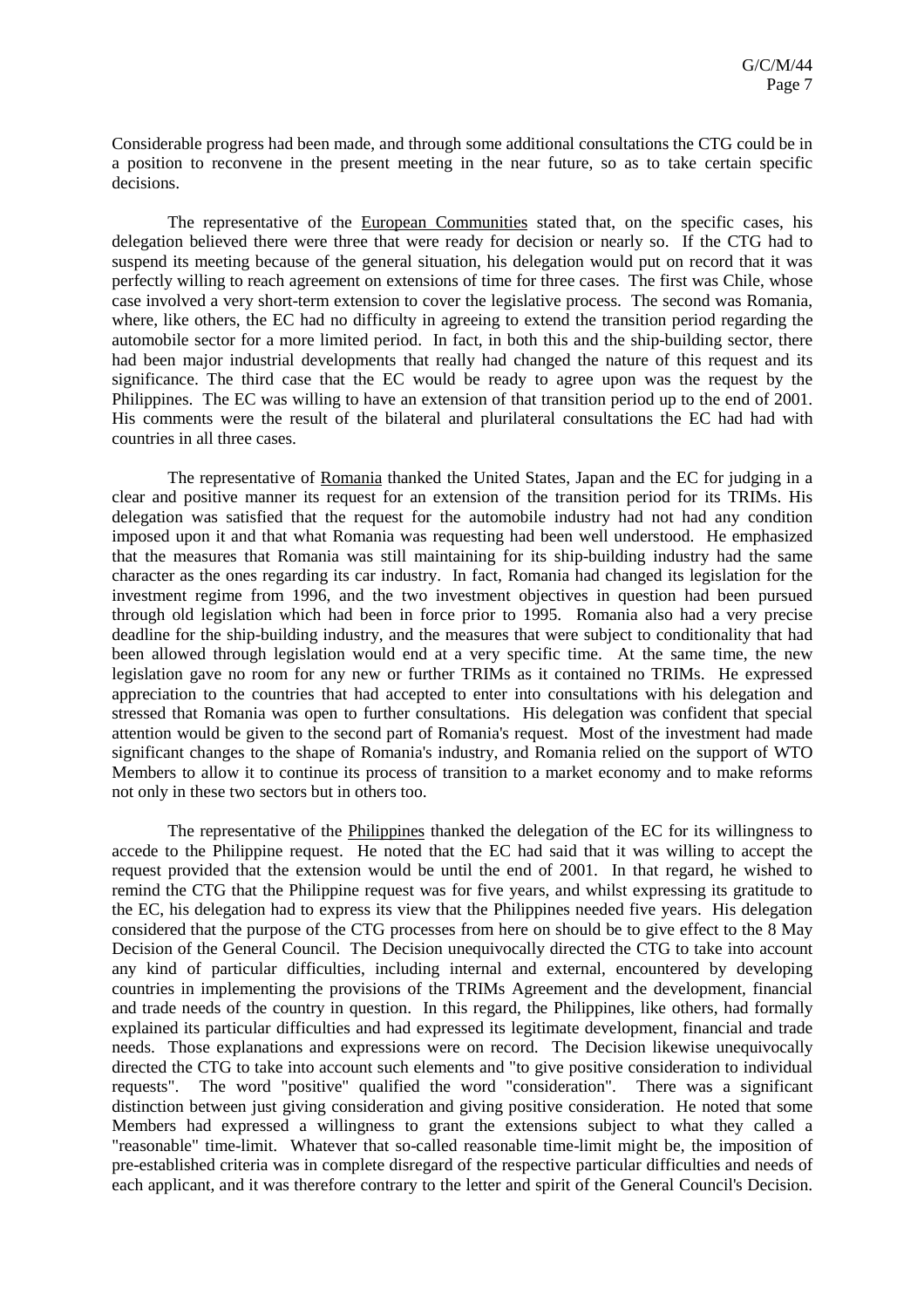Other conditions had been imposed in the course of bilaterals but had not actually been proposed formally as multilateral conditions. As far as he could recall, no single delegation had put forward a proposal in the CTG regarding such conditions. If a proposal containing conditions should be made, that proposal would have to be assessed and decided upon collectively. The Decision stressed the multilateral character of the process. The situation therefore was as follows: the Philippines had explained its particular difficulties and had elaborated on its needs. The CTG had not agreed on any condition for the granting of the requests. On the other hand, the CTG had instructions from the General Council to give positive consideration to them. He reiterated his delegation's view that the CTG had no choice but to give such requests positive consideration. Nevertheless, should the CTG in the future still be unable for any reason to decide on the requests by consensus, Rule 33 of the Rules of Procedure of the CTG itself provided "where a decision cannot be arrived at by consensus, the matter at issue shall be referred to the General Council for decision". The General Council had already decided and that Decision stood unless the General Council itself decided otherwise.

The representative of Pakistan expressed appreciation for the Chairman's efforts in trying to amicably resolve this issue. He wished to comment on the state of play. Questions had been posed to Pakistan by the EC, the United States and Japan, and its capital was engaged in preparing its responses to the questions, which would be made available as and when they were ready. Pakistan would fully support the Chairman's proposal for suspending the meeting on this particular item as for some cases the decisions were not yet ripe. Pakistan would be willing to engage in further consultations in this regard.

The representative of Canada thanked the Chairman for his work in trying to move this issue forward. Canada concurred on the importance of moving forward on the legitimate TRIMs requests and also shared the hope of finding early solutions and taking early decisions on as many of these requests as possible. In that regard, Canada could indicate at the present meeting that, for the reasons set out by the United States and Japan, Canada, too, could support the request by Romania with regard to an extension until November 2001 in the case of automotive goods. Likewise, with regard to Chile, Canada understood the circumstances Chile found itself in trying to finalize its legislation process for the removal of TRIMs, and could support providing some time to allow Chile to complete that process. Otherwise, Canada was prepared to engage with others to see if the CTG could move forward on the other requests.

The representative of Cuba congratulated the Chairman for his constructive efforts in trying to find an overall solution to this important matter. Cuba's position was simple to express: Cuba gave its full endorsement to the statement by ASEAN because it would be just for extensions to be granted to any such countries requesting them for development reasons, and there should not be any procedural issues or matters of substance which would delay a solution to this problem.

The representative of India joined other delegations in expressing gratitude to the Chairman for his efforts to find a meaningful and satisfactory solution for this difficult TRIMs issue. India could support the Chairman's proposal to suspend the present CTG meeting enabling him to complete the consultations regarding the TRIMs issue and coming back to it when the CTG would be resumed. This would give him additional time to have further consultations and to find a solution. Having said that, he wished to mention that the 8 May Decision of the General Council envisaged various types of situations. At present the Chairman was dealing with only one particular type of situation. It was India's expectation that in due course the CTG would deal with the other types of situations contemplated by the 8 May General Council Decision. India supported the statement by Malaysia on behalf of ASEAN on this important issue. His delegation had always said since 1996 that this organization could not divorce itself from the concept of equity. The ASEAN statement highlighted the need for the CTG's keeping in view equity considerations so that the developing countries who had some problems would be enabled to overcome their problems and meet their developmental aspirations.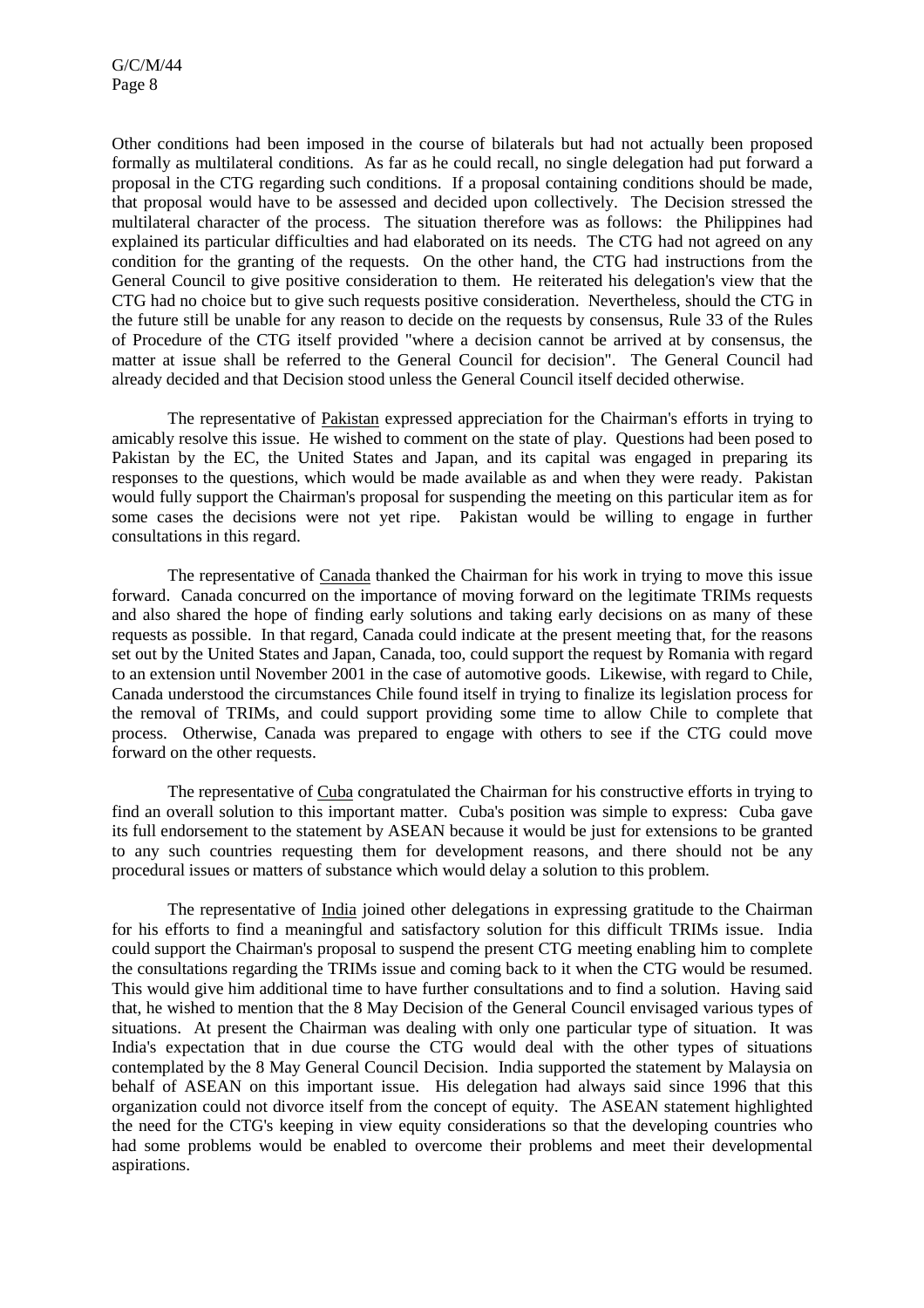The representative of Chile thanked the Chairman for his hard work on this issue. Chile welcomed the consultations which he intended to continue to find a solution which would satisfy all Members. He pointed out that it was July, and the CTG still had not reached any consensus on this issue. This pointed to the fact that there was something happening in the WTO in the way in which the Membership handled business and took decisions, which obviously was not the Chairman's responsibility because he had done everything possible to push this through. Therefore Chile hoped that these new consultations would give greater speed to the process and end the uncertainty for governments, and for the business operators concerned. Chile thus supported the Chairman's proposal that the CTG suspend the present meeting on this item. He thanked all the delegations who had expressed views on Chile's request, and he reiterated that his Government was making all necessary efforts to put itself into conformity with its obligations under the TRIMs Agreement. On the point raised by the United States regarding conformity with Article 5.3, he reserved his delegation's right on this and said he would continue holding bilateral consultations with those delegations that considered it necessary.

The representative of Mexico added his thanks to the Chairman for his efforts in handling this matter which in itself was rather sensitive and complex. Mexico had had some contacts with its counterparts as a Member having requested an extension of the original transition period under the TRIMs Agreement. It had not initiated contacts nor had it been contacted by any other Member making such a request for an extension. On this latter point, Mexico, as a Member which might or might not give its agreement to other Members for an extension, had noted that at least two of these requests did not concern trade-related investment measures which seemed to meet the requirements contained in Article 5, in particular paragraphs 1 and 4. Therefore, such requests required a different type of procedure, one that was distinct from the requests that had been made in the appropriate time and in the appropriate way under Article 5, particularly paragraphs 1 and 4. In his delegation's view, such requests would fall under the provisions of paragraph 4 of the General Council Decision, and pursuant to the terms of that paragraph, under the auspices of the General Council, the Chairman should hold consultations to see how to proceed. That, in particular, seemed to be the case of the request made by Chile. Mexico did not have any problem in terms of the substance of that request. There had been delays and there was a need to find a prompt solution in order for that country's Government as well as its business operators not to have further uncertainty. This additional time should be granted. Mexico's concerns related to the procedure to be followed, which seemed not to fall so much to the CTG but rather to the General Council, which was the only body empowered to grant exemptions or waivers. Mexico was still considering the other requests that had been submitted by other Members. Regarding its request for an extension, Mexico had on repeated occasions indicated both in bilateral contacts as well as multilaterally, that it was willing to assume commitments such as those that were discussed in some of the draft guidelines, which never actually saw the light of day. Mexico's case involved only one TRIM. This TRIM had existed prior to the entry into force of the TRIMs Agreement. It was a TRIM which Mexico intended to eliminate on 31 December 2003 and which since the date of its establishment had contained a gradual dismantling mechanism. Mexico had no interest in extending the transition period any further than 31 December 2003. He thanked the United States for its comments and said that it was unfortunate that other important trading partners of Mexico had not yet taken a position on this request. Finally, Mexico could support the idea of suspending this meeting of the CTG so long as there would be no meeting during the summer break when it would be difficult for there to be the necessary quorum to take important decisions.

The representative of Venezuela cautioned that expectations should be tempered while consultations were still pending. There were different opinions with regard to the terms and the duration of transition periods. It was premature to draw any conclusions and it therefore would be appropriate to suspend the present meeting regarding the treatment of this item so as to avoid prejudging the results of the consultations.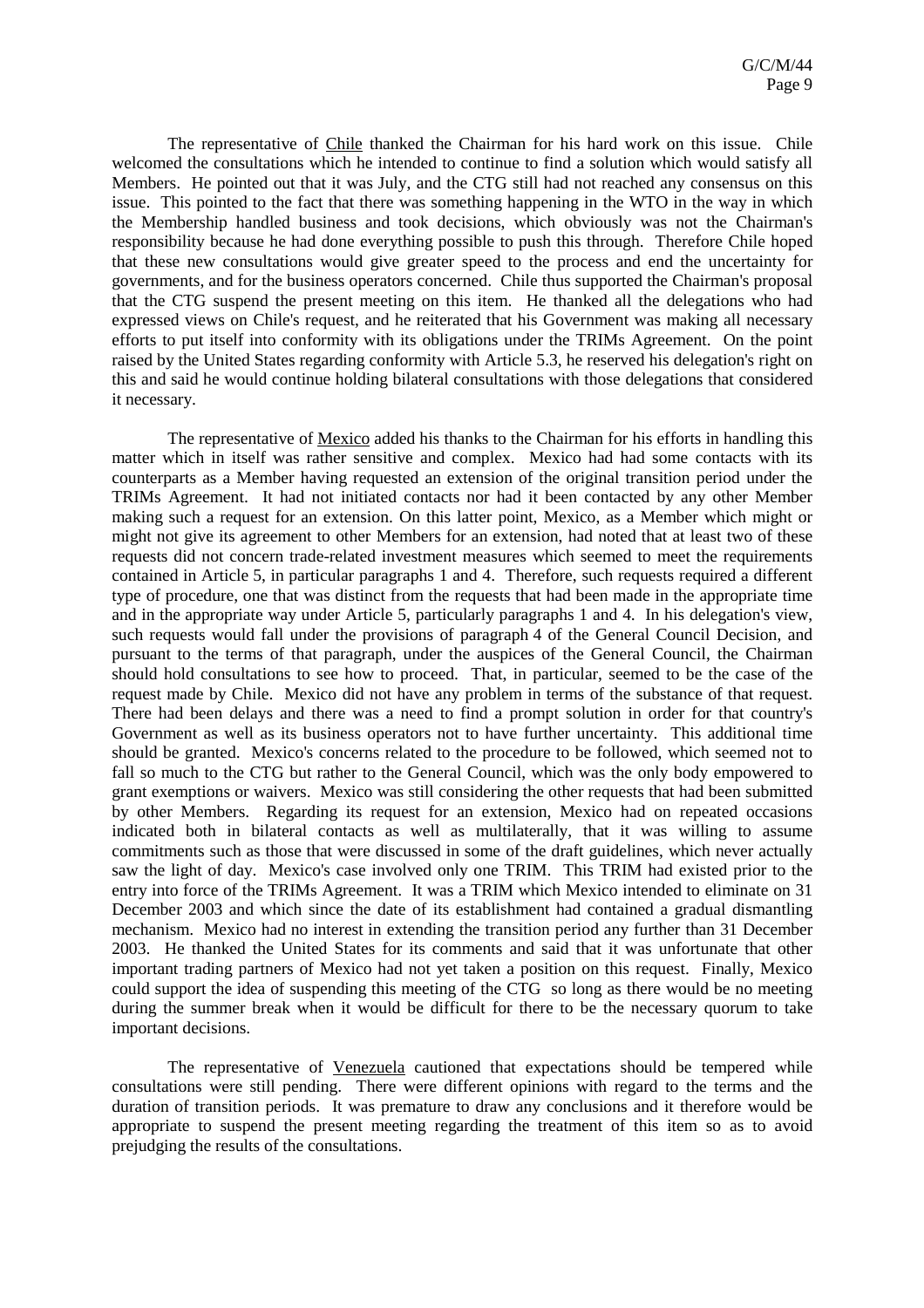The representative of Colombia wished to draw the Council's attention to the fact that his delegation had responded to the questions of three delegations, and was about to meet with one of these delegations and hoped to do so as soon as possible with the two other delegations. Colombia's request had no procedural complications and was consistent with what was set out in Article 5.3 of the TRIMs Agreement. Colombia's request related to the essential development of its agricultural sector in the programme of substituting for illegal crops, upon which would depend its progress in its movement towards peace. He thanked the Chairman for his efforts and supported the proposal to suspend the present meeting on this particular item until the appropriate time.

Regarding the discussion on how to proceed, the representative of the United States said her delegation could not support a suspension of all issues until some future date. The process in the CTG should not be such that there would be indefinite delays and the CTG would not address those issues that needed to be addressed very expeditiously. Therefore, similar to the interventions by Mexico and Venezuela, the United States supported the Chairman's continued consultations in order to enable the CTG to reconvene at short notice to move on ripe cases as they evolved. The United States did so without prejudice to its rights under the TRIMs Agreement and other WTO Agreements. Regarding some earlier comments concerning views on the process, the United States wished to reassert its right to examine each request in accordance with Article 5.3, and it did not see the Decision as suggesting in any way that the Membership was to operate outside of Article 5.3. Article 5.3 did not require Members to refrain from having assurances that TRIMs would indeed be eliminated. The United States had shown, and would continue to show, sympathetic and positive consideration to all legitimate requests so long as concerns about assurances were met. She thanked those delegations with whom her delegation had consulted and who had given the United States confidence by way of their assurances that there was a specific programme to come into conformity with not only the TRIMs Agreement but also GATT 1994. Her delegation looked forward to any next steps that would quickly resolve some of the issues. Her delegation took note of Colombia's intervention concerning its procedural complication and noted that the United States was working in a positive way and had received information from Colombia that would help it to resolve its procedural concerns with respect to that country.

The representative of Brazil indicated his delegation's satisfaction that Members were at last in a multilateral framework discussing this subject. However, it seemed everyone had different readings of what was taking place and under what legal cover. It seemed appropriate to suspend the meeting until further consultations could take place. Some delegations were saying that some requests were ripe for decision. Since his delegation had not been involved in any bilateral discussions with the requesting country Members, it was difficult to gauge what the degree of ripeness was and to what extent a decision would necessarily have to be a multilateral one. Until his delegation was fully briefed on what was ripe or not, and what was included under this rather vague definition, he had to reserve Brazil's position.

The representative of Argentina said continued consultations appeared to be the best route at this time. For the purpose of transparency, his delegation wished to report that it had continued its contacts with delegations which had put forward questions at the last formal session of the CTG. Consequently, he believed there was progress in assessing Argentina's request. His delegation had also taken note of the procedural points which had been raised by delegations and would be reflecting on them. He supported the Chairman's proposal to leave this item open. He reiterated his delegation's position that this process was a multilateral one in the context of the CTG, and similarly, that the decision the CTG would take on these requirements would also have to be of a multilateral nature.

The representative of Korea thanked Romania for explaining that its request was specific, with a time-limit. His delegation supported giving this request favourable and positive consideration, particularly as the request came out of the need to honour a private contract. Turning to the Chilean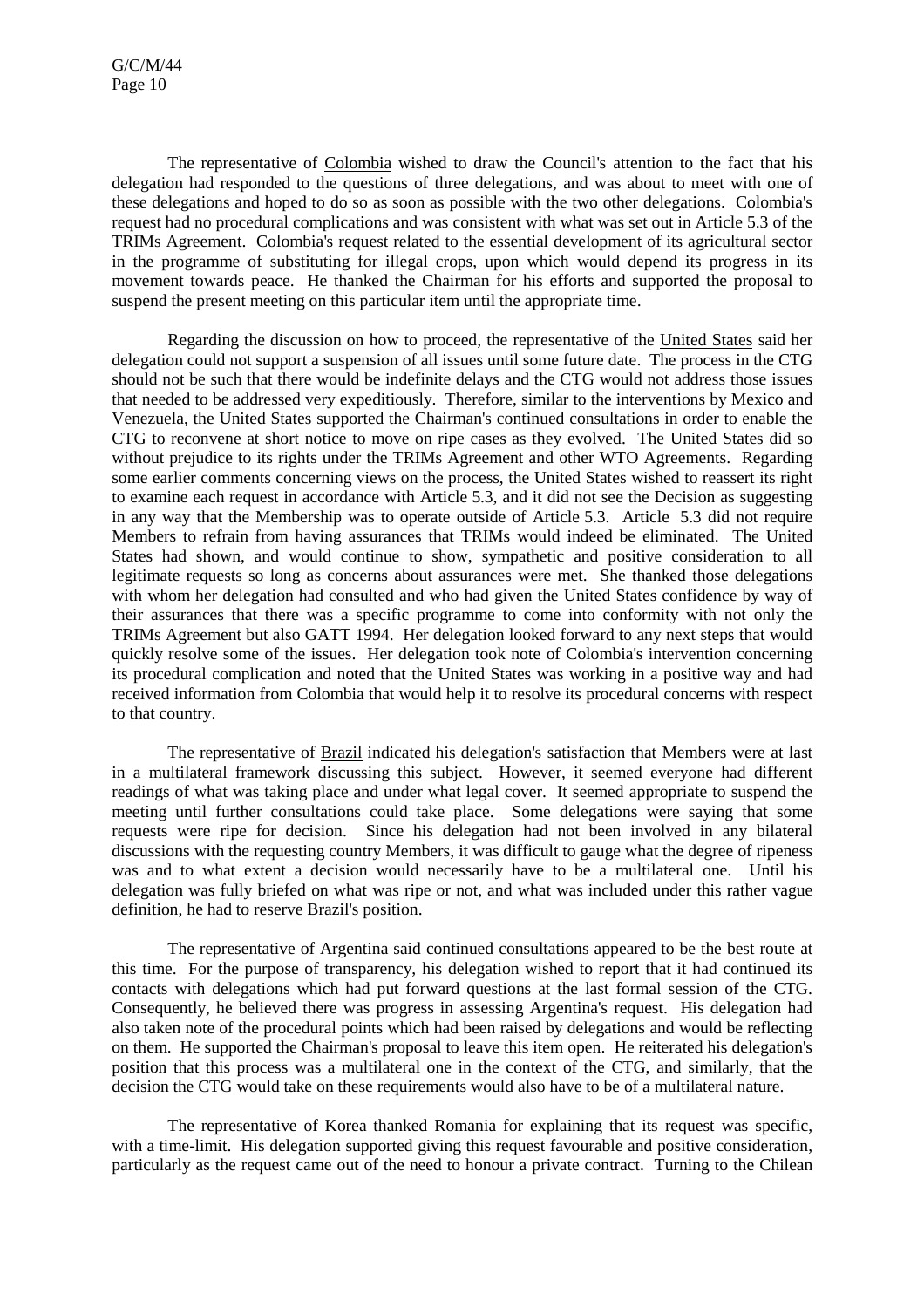request, he noted that the request was simply to accommodate domestic legal procedures which might justify favourable consideration by the CTG.

The representative of Hong Kong, China said that Hong Kong, China was not a major exporter of automobiles nor of agricultural products, but the process had indeed created certain systemic concerns for his delegation which it felt obliged to raise at the present meeting. As the delegate of Brazil had mentioned, the CTG had heard some new information at the present meeting that delegations had not yet been able to consider. For example, the Philippines had mentioned some bilateral conditions. He underlined the concern that the process throughout should be multilateral in character. That was the wording in the 8 May General Council Decision, but his delegation's impression was that the multilateral process had been somehow held hostage to the bilateral process, and the bulk of the Membership had not been involved in those bilateral consultations; at the same time, the CTG had heard feedback from those consultations to the effect that there were some concerns that should be of interest to the wider Membership. His delegation would have tremendous difficulty endorsing any position by the CTG with respect to any conditions that were not envisaged in Article 5.3 of the TRIMs Agreement nor the intention of the process. He urged the CTG Chairman to ensure the process' multilateral character, and that if he discovered certain matters that were not envisaged in Article 5.3, he should bring them to the attention of the CTG at an early, rather than later, stage. Another systemic concern was the legal certainty of the process. It seemed that most, if not all, of the applications had been submitted in accordance with the procedures set out in the TRIMs Agreement. However, there had been consultations under the DSU requested by a major delegation with one of the applicants during the period when its application was still being considered by the CTG. That created a big problem in legal certainty. There was no guarantee that before the approval of other applications similar procedures would not be initiated, and if that should happen, it would be a further drain on the system. With respect to the Chilean application which now requested an extension until the end of 2000, he cautioned that if the CTG process of considering the request should continue beyond that particular time, the Council was actually giving a de facto extension, but the legal conformity questions would still be unanswered. The CTG had to give a sense of urgency to the process. The Chairman's proposal to adjourn this agenda item with a view to arriving at some concrete results in the near future was a good suggestion. His delegation was pleased to hear at least some positive indications with respect to some of the applications, even though it was not involved in the bilateral consultations. From what had been said during the meeting, it seemed that at least a few applications had reached a stage of maturity for possible positive decisions in the near future. In this regard, his delegation wondered whether it would be helpful, during the period where this agenda item would be adjourned, either for those delegations or for the Secretariat to produce some draft decisions so that this Council might have speedy decisions on those applications when it resumed on this agenda item.

The representative of the United States said that Article 5.3 of the TRIMs Agreement could not have envisioned *de facto* extension on these requests and that this process should not in any way facilitate *de facto* extensions. Therefore she reiterated interest in seeing the Chairman proceed with consultations that the CTG might reconvene as necessary to quickly address some of these issues. Again, the United States' position was without prejudice to its rights under all WTO Agreements.

The representative of Switzerland said that, like other delegations, his welcomed a multilateral debate on this matter. This enabled the Members who had not had any bilateral consultations with requesting countries to be kept abreast of the situation. Solutions to the requests submitted should be found on an individual basis in the light of Article 5.3 of the TRIMs Agreement. Switzerland supported the Chairman's proposal to suspend the present meeting so as to reach an agreement as quickly as possible in the context of his ongoing consultations.

The representative of Mexico referred to the suggestions to the effect that the Secretariat might prepare some draft decisions in cases where it was felt that ripeness had been achieved. Mexico was of the view that draft decisions for extensions should come from the interested parties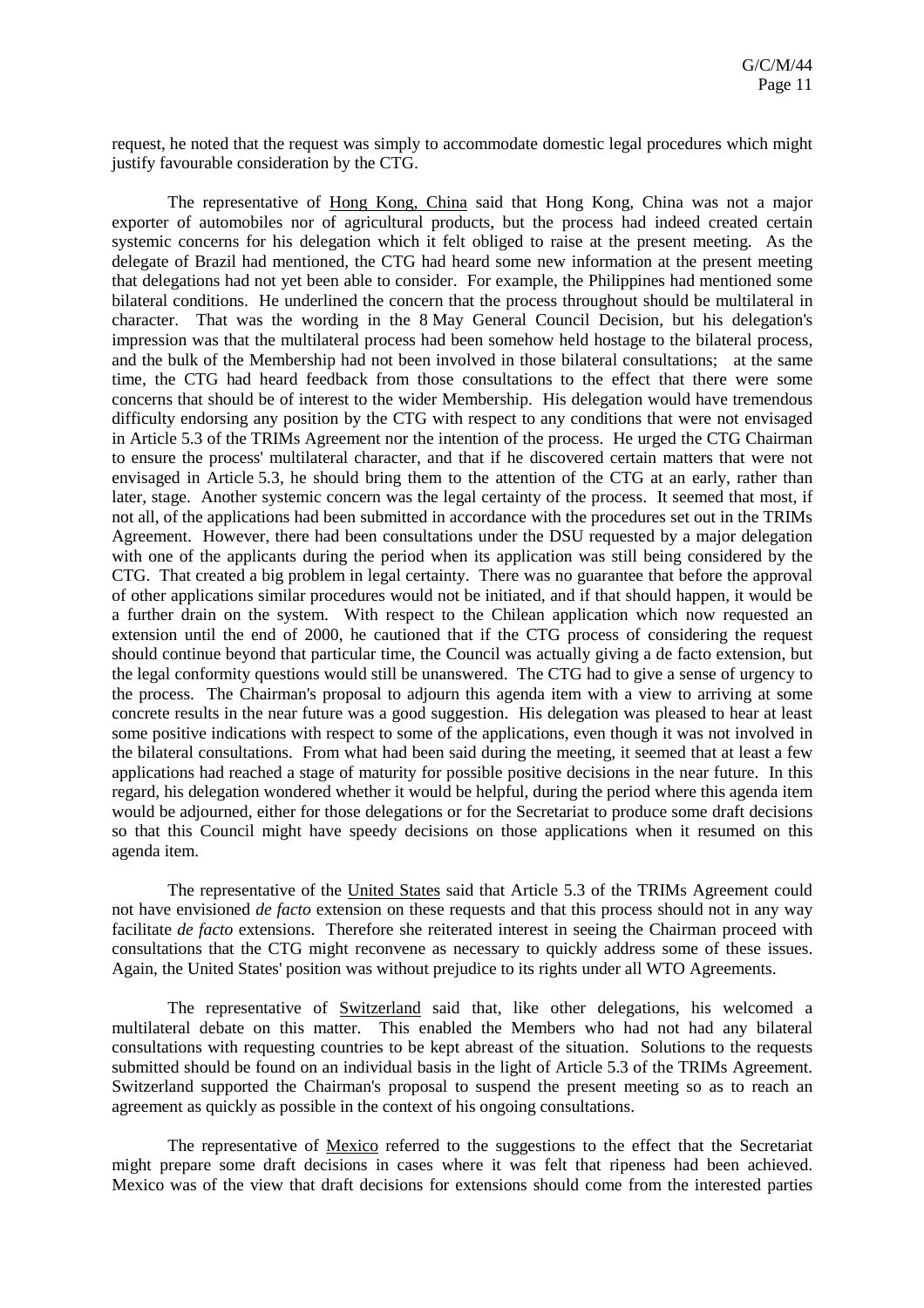themselves and certainly not from the Secretariat or from the Chair of this Council unless prior to the preparation of such drafts there were a CTG decision to the effect that one was dealing with a sufficiently ripe case that the Council collectively requested the Chairman to prepare a draft. This was where the multilateral nature of the approach adopted in the General Council Decision in May should be imposed. At this point, it did not seem appropriate for there to be any draft decision for any request.

The Chairman said that the discussion had been fruitful. First, it had asserted the multilateral nature of this process and had brought transparency to bear so that all Members could be clear as to what the situation was and as to what had transpired in bilateral consultations. Second, there was support for the Chairman to continue consulting so as to make progress with this process. Third, the option to suspend the meeting for this purpose also had the Council's support. At this particular juncture there was a willingness on the part of most countries to grant the requests, though there were still certain differences regarding terms, procedures, and time limits, which would be the subject of his ongoing consultations. The issue as to whether cases were ripe or not or when they would be right for submission to the CTG would also be dealt with in consultations. He suggested that the Council take note of all the statements and that those statements should be used to guide the Chairman in his ongoing consultations. He would reconvene this Council at the appropriate time. It was so agreed.

At the resumed meeting on 16 October 2000, the Chairman said that since the General Council last May entrusted him with the task of facilitating the process leading to a solution acceptable to all on the question of requests for extensions of the TRIMs transition periods, he had spent a great deal of time in bilateral and plurilateral consultation with groups of interested countries. Throughout this process, and in keeping with the mandate received, he had taken particular account of the need to preserve and reinforce the multilateral nature of this process. Throughout his consultations he had found a willingness on all sides to find a solution which would be acceptable and thus enable the process to move forward. It was on the basis of this willingness, and the progress noted in consultations that he had decided not to close, but to suspend, the meeting of the Council on 7 July, so that the meeting could be reconvened at an appropriate time when there was a glimpse of a solution to the question of requests for extensions. Despite the efforts deployed throughout the month of July, and the additional progress made, it had not been possible to reach a solution to re-convene the Council before the summer recess. At the beginning of September, he had resumed the consultation process and, contrary to his expectations, some elements that were agreed or were in the process of being agreed before the summer, had been reopened or challenged. This had not made any major progress possible in this process. He felt that certain difficulties that had appeared in the bilateral meetings, if they were not properly resolved, could paralyse this entire exercise. Despite these difficulties, he continued to think that there was political will to resolve this problem at a multilateral level. In the last few days informal discussions had taken place about certain proposals of a general nature that introduced additional elements that might make progress possible. He appealed to all parties involved to continue to persevere in a constructive and flexible frame of mind which would be a valuable input to the process of confidence-building at the WTO. He was ready to continue with his good offices and ready to renew the consultation process if Members considered it appropriate in order to reach a consensus that took account of the interests of all parties.

The representative of the European Communities supported the Chairman's willingness to continue the consultations. He deplored the fact that Members had not yet reached the point of taking decisions on individual cases. He believed that solutions were within reach and in the informal consultations some progress had been made in recent days. His delegation would continue to consult to find mutually acceptable solutions for all cases which were on the table and hoped that this would be possible within a matter of weeks and not months.

The representative of Japan shared the Chair's assessment of the issues. His delegation had been discussing informally with the interested parties and had been looking at each case with the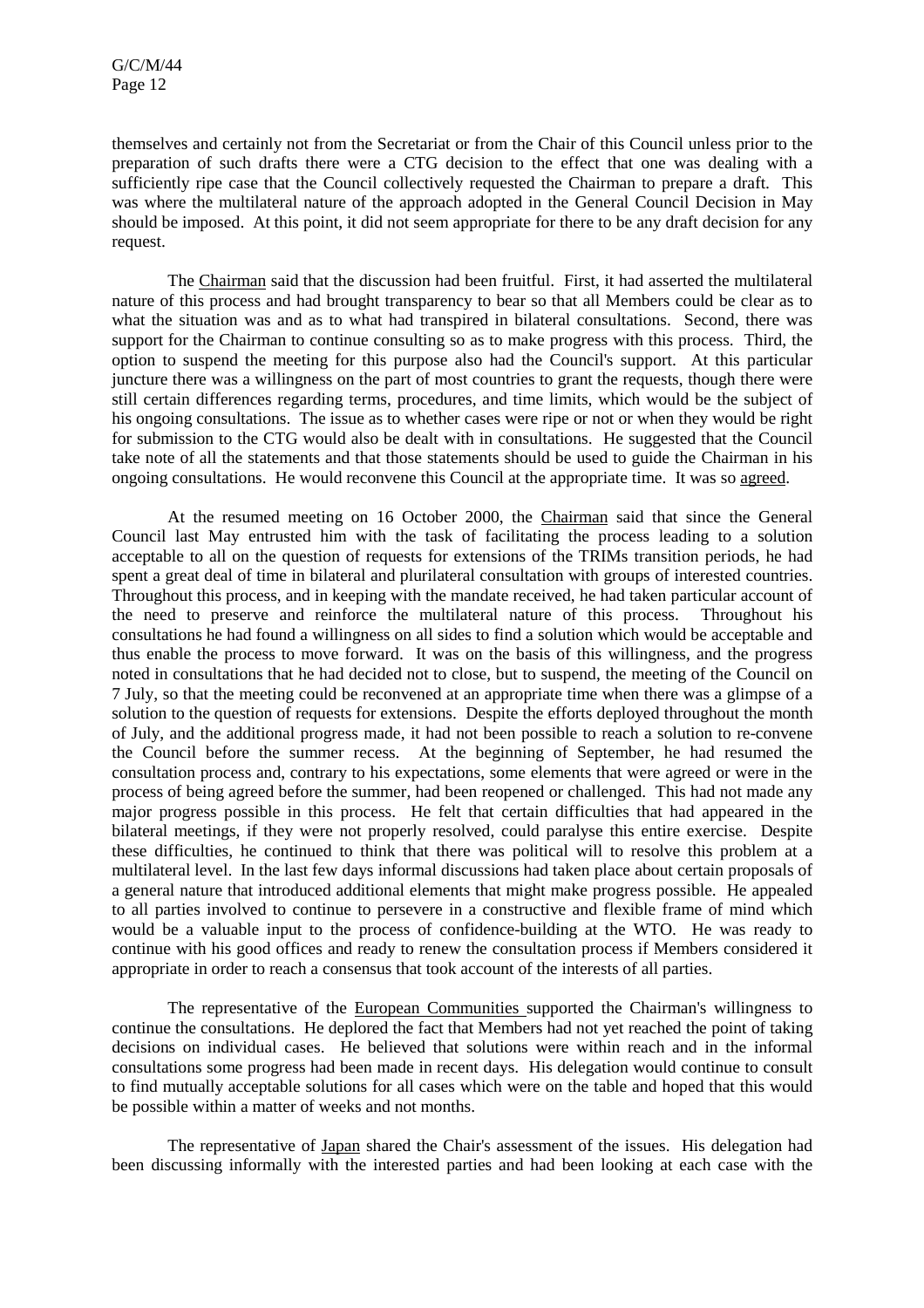pragmatism and flexibility required to solve this problem. There had been certain progress on some of the cases and he was of the impression that a solution to a certain number of requests was in sight.

The representative of Mexico said that his authorities had been very clear with respect to the security that this exercise could provide so that the extension of the time-limit could be a guarantee not only for Mexico, but also for other parties, in keeping with the provision of the TRIMs Agreement. His delegation was prepared to continue with its efforts. He looked favourably at the prospect of the Chairman continuing to work on this matter in search of solutions acceptable to all concerned. He believed it was important to obtain results in the near future because, as other delegations had already said, this was a very important element within the framework of confidence building in the multilateral system.

The representative of Chile supported the idea of continuing informal consultations so as to reach a mutually satisfactory solution.

The representative of Malaysia supported the Chairman's approach and his delegation was ready to consult with him Malaysia had said many times that it was totally opposed to any kind of conditionalities being imposed to the TRIMs issue.

The representative of Canada said that his delegation was continuing to engage in the informal discussions and wished to indicate at this stage that Canada would continue to attempt to be as flexible as possible in the interests of advancing a resolution of the requests for these extensions. Therefore, he encouraged the Chairman to continue his consultations.

The representative of Colombia recalled that Colombia's request was fully in compliance with the conditions in the TRIMs Agreement. His country was facing particular difficulties in immediately dismantling the TRIM that had been notified and he appealed to Members that in the consultations underway a satisfactory solution be reached on a multilateral basis.

The representative of Argentina shared the Chair's assessment of this process, which had two very important elements: confidence building and the efforts to find a multilateral solution to the problem of the extension of TRIMs. He supported continued efforts in holding consultations and informed Members that his delegation had participated in all sorts of meetings in Geneva - bilateral, multilateral and plurilateral – and at the same time Argentina had also been visiting capitals of those countries which had submitted questions.

The representative of India said that India's position on this issue was well known to all Members. She reiterated the importance that India attached to finding a multilateral solution to the problems underlying the TRIMs Agreement that many developing country Members had put forth, not just in this body, but in other bodies as well. She regretted the delay that had been taking place in finding solutions, particularly in the light of certain developments in other bodies of the WTO.

The representative of the United States said that her delegation remained interested in resolving all the legitimate TRIMs extension requests through the Article 5.3 process. Such an approach would ensure that individual needs of those countries which had made a request could be addressed. Her delegation would continue the dialogue with the goal of finding what she considered a satisfactory solution. The United States expected, as with any transition issues, that assurances would be provided that these requests, if granted, would not harm the interests of other trading partners. While quite clearly Article 5.3 was a right, it did embrace also the right of other Members to have such assurances and not be required to just accept requests without assurances. This had been a long process and she was hopeful in the future that some of these requests could be addressed in a manner that would be acceptable to a number of the requesting Members.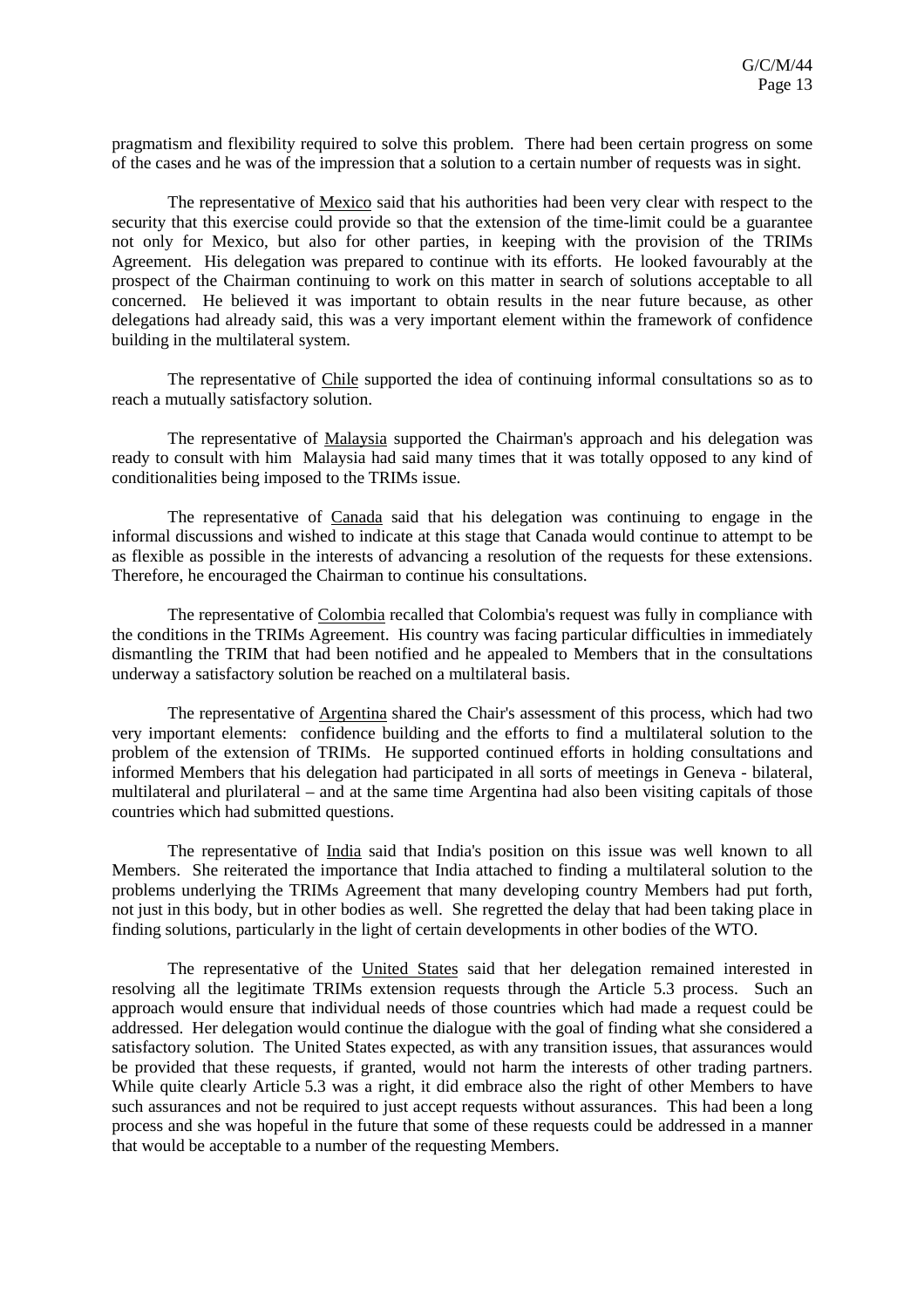The representative of the Philippines said that in their original submission embodying a request for an extension, the Philippines had sufficiently demonstrated through real and objective evidence its particular difficulties in implementing at this point the provisions of the TRIMs Agreement. The Philippines had continuously pursued bilateral consultations with interested Members and would continue this process, particularly in light of the previous statements made by some interested trading partners. However, there had as yet been no substantive deliberations on the merits of the Philippine case, as required under Article 5.3. As reiterated in the  $8<sup>th</sup>$  May Decision of the General Council, Members had the obligation to examine the Philippines' request in accordance with the mandate given to the Goods Council under that decision. He emphasized this in light of the fact that the United States had formally requested the Dispute Settlement Body for the establishment of a panel under Article 7.1 of the DSU. In this light, and mindful of the expressed provisions of Article 5.3 of the TRIMS Agreement, he earnestly looked forward to the CTG's consideration of the Philippine request.

The representative of Brazil reiterated his interest in a solution based on multilaterally agreed criteria satisfactory to all Members. He also encouraged and supported the Chairman, to continue informal consultations with all the Members that had expressed an interest in this issue.

The representative of Hong Kong China supported continued efforts to conduct consultations on this matter. Although Hong Kong China did not have any direct trade interest in regard of the applications in hand, it did find significant systemic interest - multilateralism - as arising from the examination to date. His delegation would also monitor closely developments in the Dispute Settlement Body.

The representative of Pakistan looked towards a multilateral solution to the problem in the light of the  $8<sup>th</sup>$  May Decision of the General Council and his delegation would be willing to engage in any sort of consultations, be it bilateral, plurilateral or multilateral. He was hopeful that under the Chairman's leadership the CTG would be able to come to a mutually acceptable solution at a multilateral basis.

The representative of Romania said that his delegation lent its support to the Chair's efforts and willingness to continue in consultations, with a view to finding multilateral solutions. He was confident that a solution could be found which would take into account Romania's particular needs, which had been well-demonstrated in bilateral contacts.

The representative of Thailand referred to Thailand's request made under Article 5.3 of the Agreement. He hoped that with consultations and with the Chair's good efforts in this area, Members would be guided by the  $8<sup>th</sup>$  May Decision which provided that positive consideration should be given to those Members who had made a request. Thailand was actively pursuing consultations with other Members, and was actively working on questions received.

The representative of the United States, referring to the comments made by the delegation of the Philippines, said that her delegation had held many consultations with individual countries, and in particular with the Philippines. In those consultations she had been hopeful for a solution, but instead there had been delays that had shown that no real solution was in sight. She personally had held these consultations and tried to work with the delegation under difficult circumstances. The Article 5.3 process was not indefinite with respect to individual cases as the transitions had long expired. Her delegation had exercised due restraint for nearly a year, and she hoped the 5.3 process would not be used as a *de facto* extension. In the case of the Philippines, or any other country, her delegation was holding consultations to find a solution before a panel was established.

The representative of Mexico reiterated the importance of reaching a solution acceptable to all, and in particular to those directly involved. Otherwise, Members would be in a situation of uncertainty which was not good for anyone. His delegation's understanding was that Members did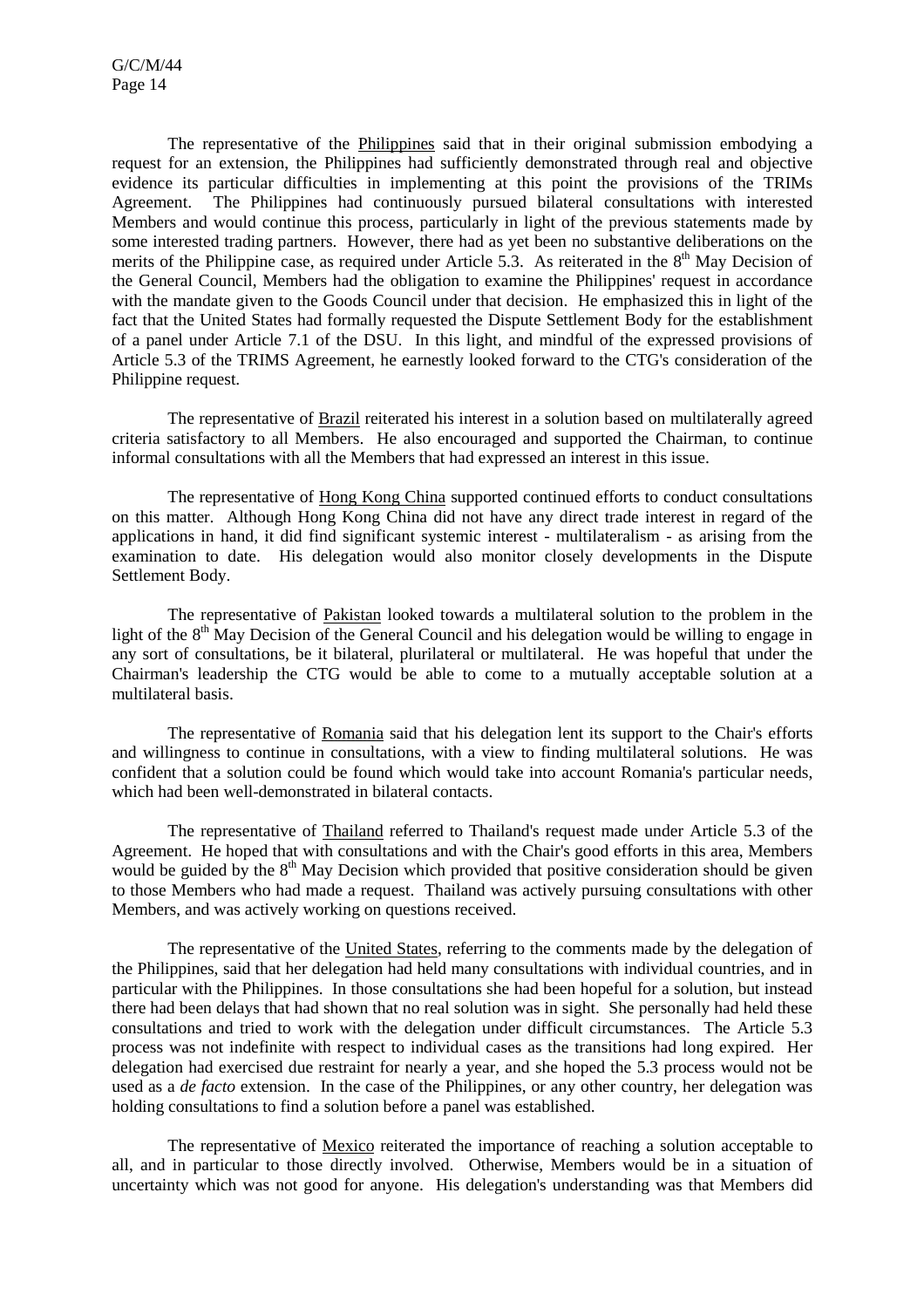have the right to make such a request and this was clearly established in Article 5 of the TRIMs Agreement. While there was no reply either one way or the other from the Council for Trade in Goods to these requests which were submitted at the appropriate time and in the appropriate conditions, he did not know what status the transition period was in. He did not want to leave the impression that Mexico, having made its request appropriately, was now in breach of its obligations. If there was any mistake in the system, it was that the Council for Trade in Goods had been unable to give a reply up to the present as to the status of Members' requests. Ways to obtain a reply were clearly set out in the WTO Agreement. In his delegation's view, any country having made a request in the appropriate way and time was exercising a right and complying with its obligations. He wanted this to be clearly understood and would hold a debate on this if necessary

The representative of the Philippines, in response to the intervention of the United States, said it was only proper to put in perspective the relationship between formal proceedings in the Council for Trade in Goods, and the various bilateral, plurilateral or informal multilateral discussions that had been going on. Those discussions were not meant as substitutes to the process in the CTG. Those bilateral discussions were intended to facilitate the multilateral discussion of each individual case in the Council for Trade in Goods. Delays could be perceived as intended or unintended, but any socalled delays in the bilateral process had no effect on this multilateral process. His delegation had been the first to make a request, answer all the questions promptly and at each meeting of the Council for Trade in Goods, expressed its readiness to discuss the particular trade, financial and development needs of the Philippines. No single delegation had ever questioned the figures and evidence presented; a good case had been made for an extension of five years, and there was no intervention on the record which rebutted the assertion of the Philippines. Finally, the rules of procedure of the Council of Trade in Goods stated that if a matter could not be resolved in the CTG by consensus, it had to be elevated to the General Council. He was not asserting that now, but it was food for thought for future processes.

The Chairman noted there had been a very broad-ranging and useful exchange of views which showed that there did exist a willingness to find solutions which took into account the interests of all parties and a sense of urgency to continue work in that direction. He intended to renew consultations immediately and continue to work towards a solution. He proposed that the Council note all the statements made and revert to this issue in its November meeting.

It was so agreed.

# **II. REVIEW OF THE OPERATION OF THE TRIMS AGREEMENT UNDER ARTICLE 9**

Turning to Item 2 of the Agenda: "Review of the Operation of the TRIMs Agreement", the Chairman read out Article 9 of the TRIMs Agreement. He recalled that at the CTG's meetings in January and April, Members had been invited to submit papers regarding the scope and format of the review at such time as they deemed appropriate. To date no submissions had been received.

The representative of India noted that the CTG had formally launched this review at the meeting held on 15 October 1999. His delegation expected to submit a paper for the consideration of this Council as early as possible.

The representative of the United States said the Article 9 review process was a part of the balance struck at the end of the Uruguay Round and therefore it was important that it take place. The United States, too, might be submitting a paper for further discussion. One possible topic for the review to address was the utility of additional disciplines on performance requirements. A study of this issue might prove useful.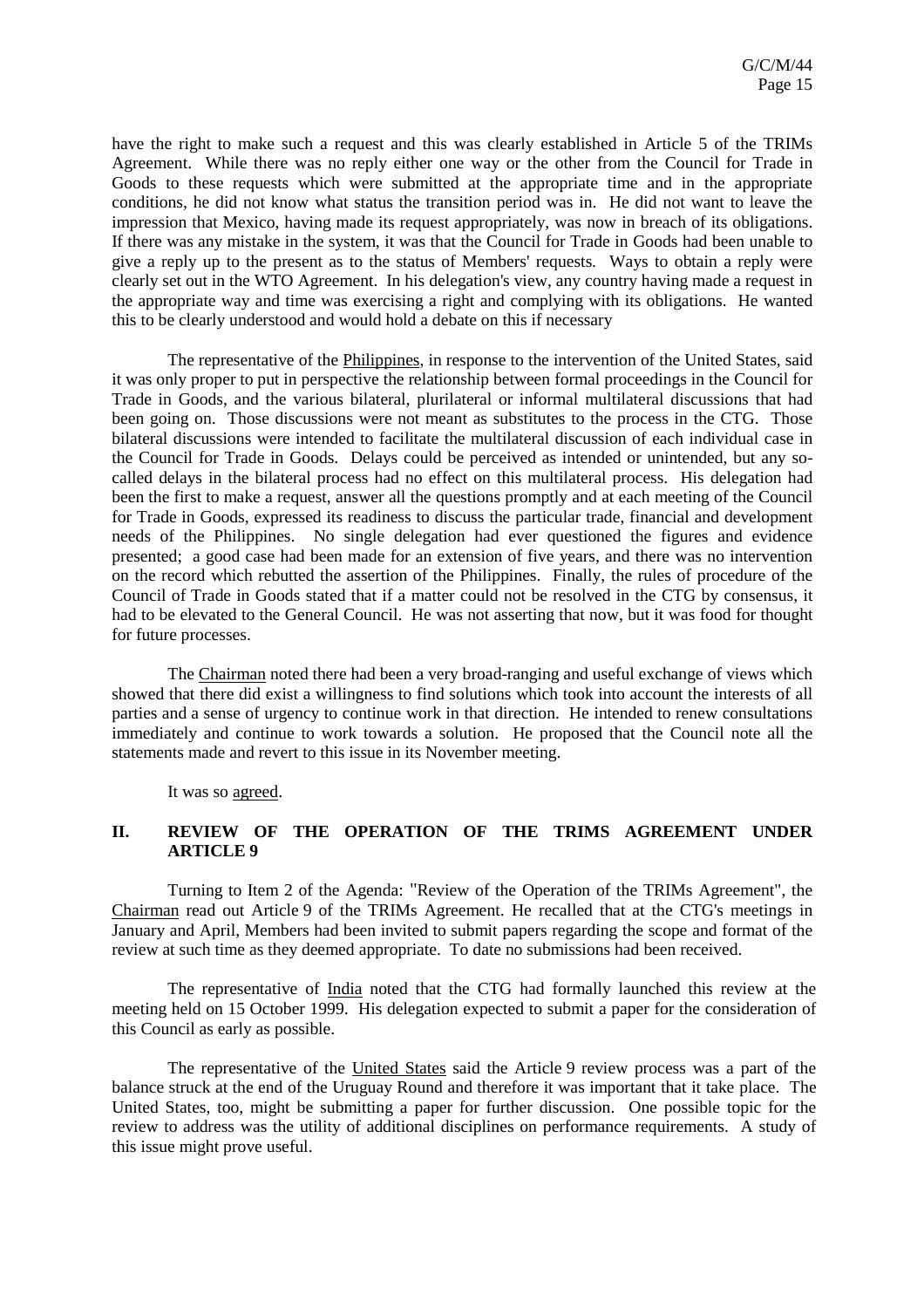The representative of the European Communities said that to his knowledge his delegation did not intend to submit a paper. Effectively the major issue under review was what the CTG had discussed extensively at the present meeting, in other words the question of how difficult it was for some parties to respect obligations and the need for extensions of time. He had been surprised to hear some of the discussion in terms of what exactly Article 5 said because this was secondary. The substantive obligations of this Agreement had existed for many years in the form of Articles III and XI of the GATT and the TRIMs Agreement was an elaboration of those basic provisions with slightly more detail regarding the process. It was somewhat paradoxical that three countries who had requested extensions had been told by some Members that they were quite willing to agree to this, but that their developing-country colleagues seemed to have put a halt on that process. Members should reflect on what exactly they were trying to achieve.

The representative of Pakistan said that at the CTG's last meeting his delegation had made a proposal which had not seemed to elicit any objection. Developing countries, due to capacity constraints, had had a problem in carrying out this review, which for them was an extremely important one. A good deal of their social and economic development was linked to this review, but due to their constraints they were having problems. In the light of this situation, Pakistan had made a suggestion that the CTG might request the UNCTAD Secretariat to help developing countries in particular to carry out this review. It could be a joint UNCTAD/WTO study. A precedent for such a study had been set in the Council for Trade in Services where the UNCTAD Secretariat had been requested to carry out a joint study with the WTO to assess trade in services. That joint study had proved to be quite helpful for Members, especially for developed-countries, and it was on those same lines that Pakistan was making this particular proposal.

The representative of Malaysia supported the views expressed by Pakistan. If there was no objection at this meeting, the CTG should take the decision to proceed with this study, rather than to have it discussed again at its next meeting. The representative of India also supported the suggestion made by Pakistan. He had thought that a decision on this had been made at the last meeting and that there would be a communication to UNCTAD from the Members requesting that secretariat to prepare a paper.

The representative of the United States said her delegation expected that Members would engage in a study of this issue, but it was not able at the present meeting to concur with commissioning a paper from UNCTAD. The CTG might explore – perhaps in an informal meeting – whether a joint UNCTAD/WTO study should be done and what the parameters of such a study might be. It was important to note that the CTG had not seen any papers or suggestions coming from the Members, and that the WTO was a member-driven Organization. That said, her delegation was open to perhaps an informal meeting that the Chairman might hold to discuss how the CTG might go about doing this study in line with the proposal from Pakistan and others.

The representative of Venezuela said that although Pakistan's suggestion seemed a good one, his delegation would like to add that the CTG should be open not only to the possibility of an UNCTAD paper but also to a paper by any other organization that might assist the CTG's analysis of this topic. His recommendation was to leave this open for UNCTAD plus any other organization that had been working on or studying these issues and that could make an input to help the CTG in its collective review.

The representative of the European Communities said that the notion that Members required the CTG to endorse a request to the UNCTAD Secretariat to carry out a study was novel since the CTG was not actually required to endorse an idea. Pakistan, with the support of India and others, could simply make this request if they so wished. Then, one of those delegations could circulate it for the Council's information. To his knowledge, in the previous meeting, the idea of a "joint" study had not been mentioned. He would have thought the effective way for delegations to have this study would be to go directly to UNCTAD and request them to do it.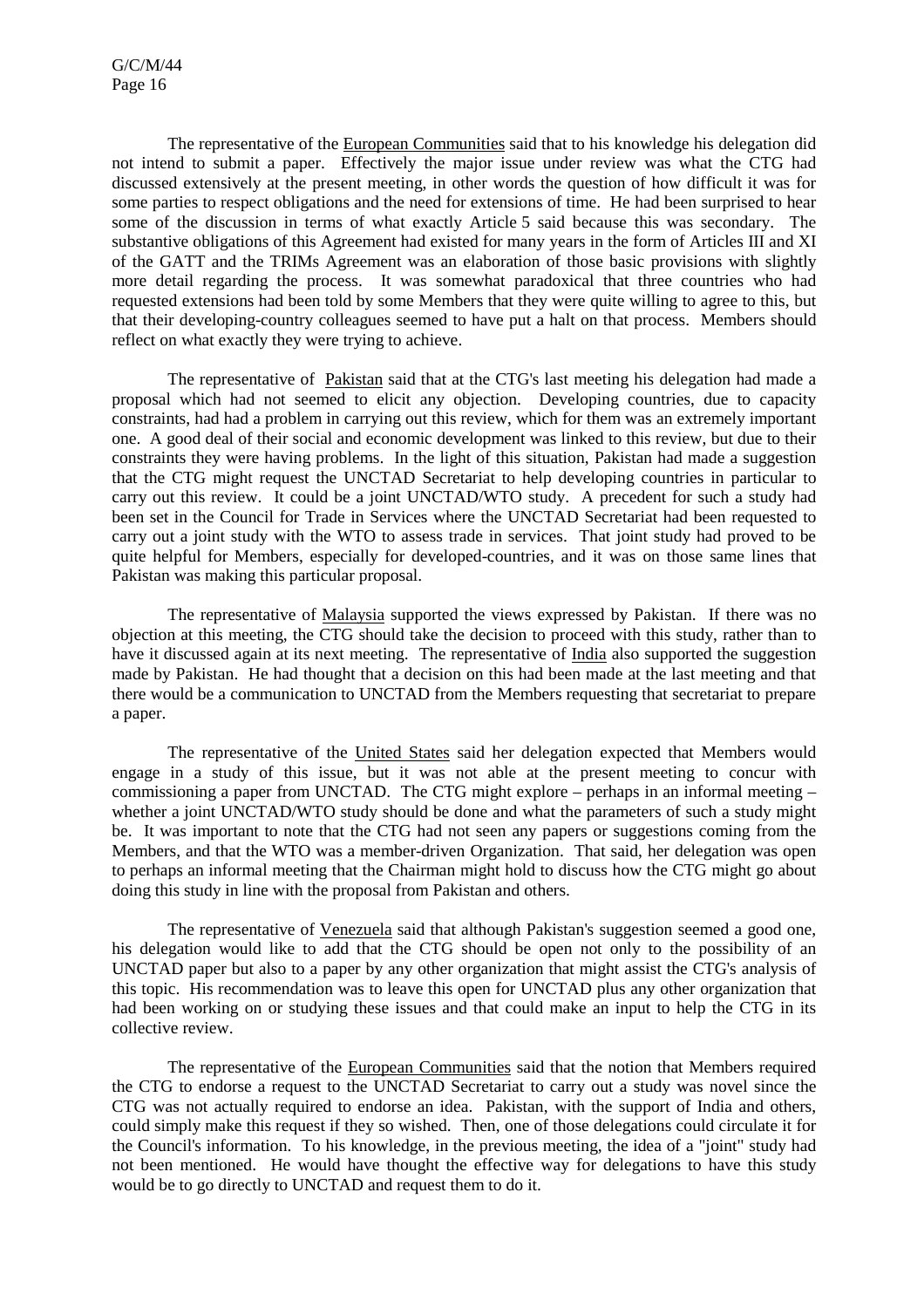The Chairman said he did not see any difficulty, in terms of substance, in having UNCTAD conduct such a study. However, at least one delegation had requested further information regarding what type of parameters or terms of reference this study would have, before it would be able to give the go-ahead to such an idea. That delegation had suggested that the Chairman hold consultations with any interested delegations. He therefore suggested that he meet with interested delegations to try to reach an understanding on the terms of reference of this study. As had been stated by the EC the other track to follow would be for any interested delegation to contact UNCTAD directly. This had been done in the past and he did not see any difficulties in that. Considering some comments that had been made in this respect, it would be difficult to take a formal decision at the present meeting.

The representative of Cuba said his delegation also supported Pakistan's proposal. The representative of Egypt said his delegation, too, supported Pakistan on having a study done. The Chairman might perhaps conduct informal consultations so the CTG could agree on the parameters or the terms of reference for such a study. That, of course, would help the CTG Members in its further consideration of this suggestion. In response to the delegation of the EC, the representative of Pakistan said the idea behind the joint study was primarily to share resources. UNCTAD had been extremely helpful in the past and had always been willing to carry out such studies for the WTO. The UNCTAD Secretariat also had immense experience in the field of TRIMs. They had been involved in the TRIMs negotiations, and as an implementation topic, TRIMs had been discussed in the General Council.

The representative of the United States reiterated that her delegation would entertain an information meeting under the Chairman's good offices to explore what exactly was being suggested concerning a joint UNCTAD/WTO study. Her delegation would then be able to ascertain as to whether or not it could support the idea, and it would also like to see what had been done in the Council for Trade in Services. The United States supported Pakistan's concerns regarding resources and said that it had been a big promoter of doing more work with other institutions in the area of capacity-building and technical assistance. Her delegation hoped that the discussions the Chairman would hold would bring about a happy medium for such a joint study.

The Chairman proposed that the Council take note of the statements and keep on the table the invitation to Members to submit papers regarding the scope and format of the review. This issue would be on the agenda for the CTG's next meeting. As to the proposal by Pakistan, the CTG would revert to this item at its next meting, and informal consultations would be held by interested delegations in the intervening period.

It was so agreed.

#### **III. REQUEST FOR A WAIVER FOR THE APPLICATION OF THE EU AUTONOMOUS PREFERENTIAL TREATMENT TO THE COUNTRIES OF THE WESTERN BALKANS**

The Chairman drew the Council's attention to the communication from the European Communities contained in document G/C/W/178 containing a request for a waiver. This request for a waiver had been before the Council for its consideration at its April meeting. A draft decision granting this waiver extension has been circulated in the same document to assist the Council in its consideration of this request.

The representative of the EC said that the political background to this was well known and he had the impression that it was well understood. Free and open trade in this particular region would help more general reconstruction after the events of recent years. It is also well known that this was really the continuation of special arrangements the EC had had with countries in this region for some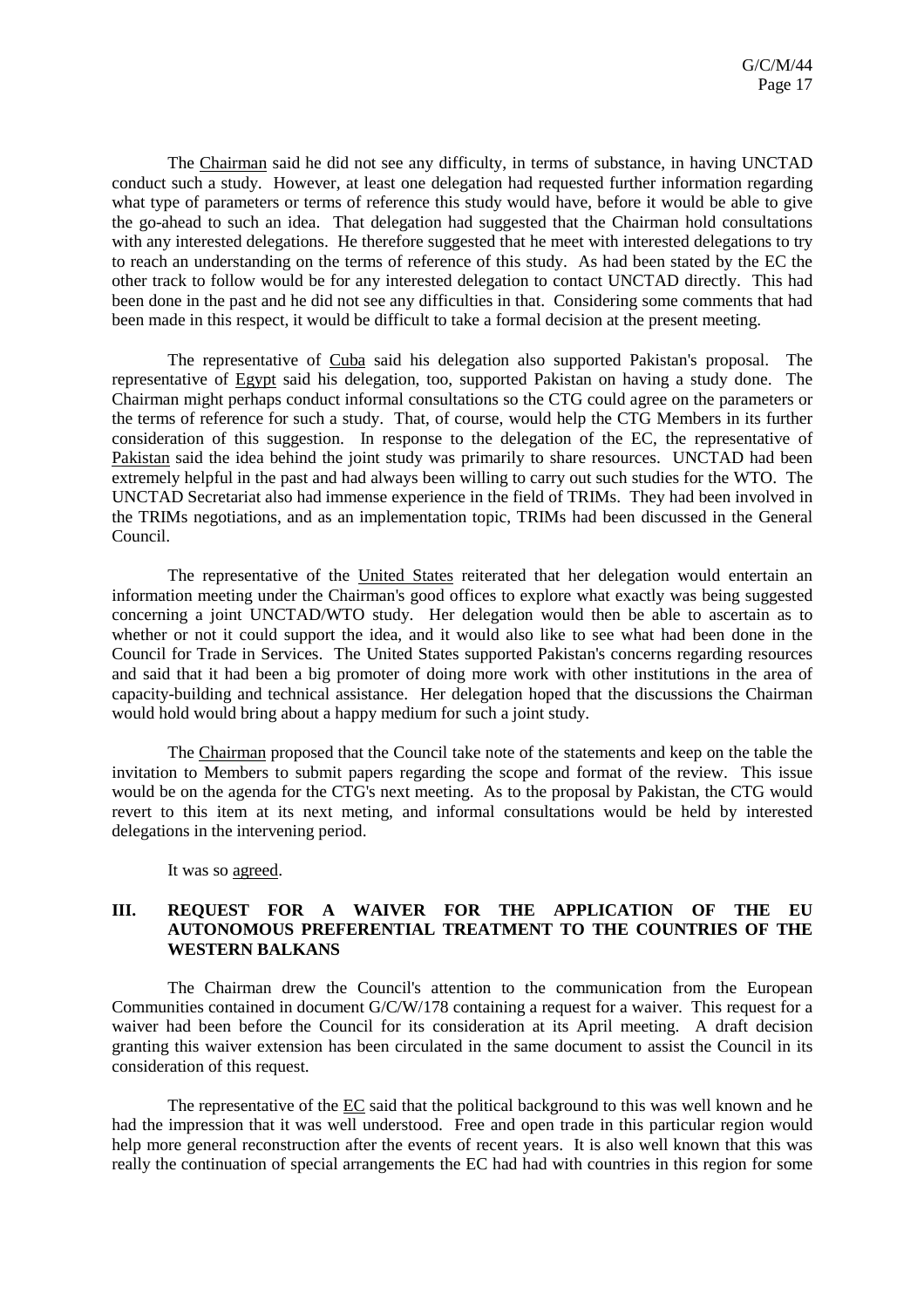time, so it was not new. His delegation had had requests from two partners for information and it had been provided but he had been led to believe that in one case that information had gone astray.

The representative of the United States apologised because his delegation did have some difficulties with the information supplied in its transmission between Geneva and Washington. He was hoping that the EC would help recreate the material so that his delegation could come back to this matter at the next meeting and have its response.

The Chairman said that there was no consensus on the request and it was agreed that the CTG would revert to this item at its next meeting and that informal consultations be held by interested delegations in the intervening period.

# **IV. REQUEST FOR A WTO WAIVER – NEW ACP-EC PARTNERSHIP AGREEMENT**

The Chairman reported on his consultations on the ACP-EC waiver request. Since the first discussion of the subject in the CTG meeting of 5 April, he had held an open-ended informal meeting on 18 April. His summary of the discussion of that meeting was circulated in a written report (dated 26 April 2000) which he had made as Chairman on his own responsibility. He had convened another open-ended informal meeting on 18 May in order to hear views on the outstanding procedural issues. Also, during the whole of the intervening period since the beginning of April he had held intensive consultations with a broad range of interested parties.

His impression from these meetings and consultations was on the one hand positive; in the sense that no Member objected to the granting of tariff preferences for ACP countries and all delegations with whom he had consulted were, in principle, ready to grant a waiver at the appropriate time.

On the other hand, however, the predominantly procedural problems that had been identified at the 18 April meeting had persisted. Despite the intensive efforts of all concerned parties it had been very difficult to make any real progress on how to carry out the examination of the waiver request under Article 9.3(b) of the WTO Agreement. For some delegations, the key problem was that the waiver requested in the documents before the CTG (i.e. the request itself in G/C/W/187, the draft decision in G/C/W/187/Add.2 and the full text of the Partnership Agreement in G/C/W/204) did not contain the necessary documentation with respect to the preferences accorded to bananas. In his efforts to find a pragmatic way forward, he had attempted to seek agreement that the CTG should conduct the examination of the waiver request on the understanding that any report to the General Council concerning the waiver request would only apply to bananas when delegations had examined the waiver request for the preferential treatment to be granted to bananas based on a full description of that treatment. However, consensus on this approach had not been possible. At the informal meeting on 18 May he had said then that unless matters changed he would only be able to report to the General Council at an appropriate time that there were procedural problems which had not allowed the CTG to enter in a substantive consideration of the waiver request. Today he had to reiterate this view.

He did not think that it could be possible to make a report on the substance of this matter to the General Council very soon. On the other hand, the issue could not remain on the agenda indefinitely without informing the General Council on where matters stood. In light of this situation, he suggested that it would be appropriate that he provide, on his own responsibility, to the General Council a factual description of the current situation.

The representative of Paraguay thanked the Chairman of the Council for Trade in Goods for the way in which he was trying to find both procedural and substantive solutions. The delegation of Paraguay objected to the Partnership Agreement because it considered it discriminatory: by granting advantages to a group of 71 ACP countries, it was harming, through this discrimination, 38 or 39 WTO developing country Members. He welcomed the fact that the EU granted advantages to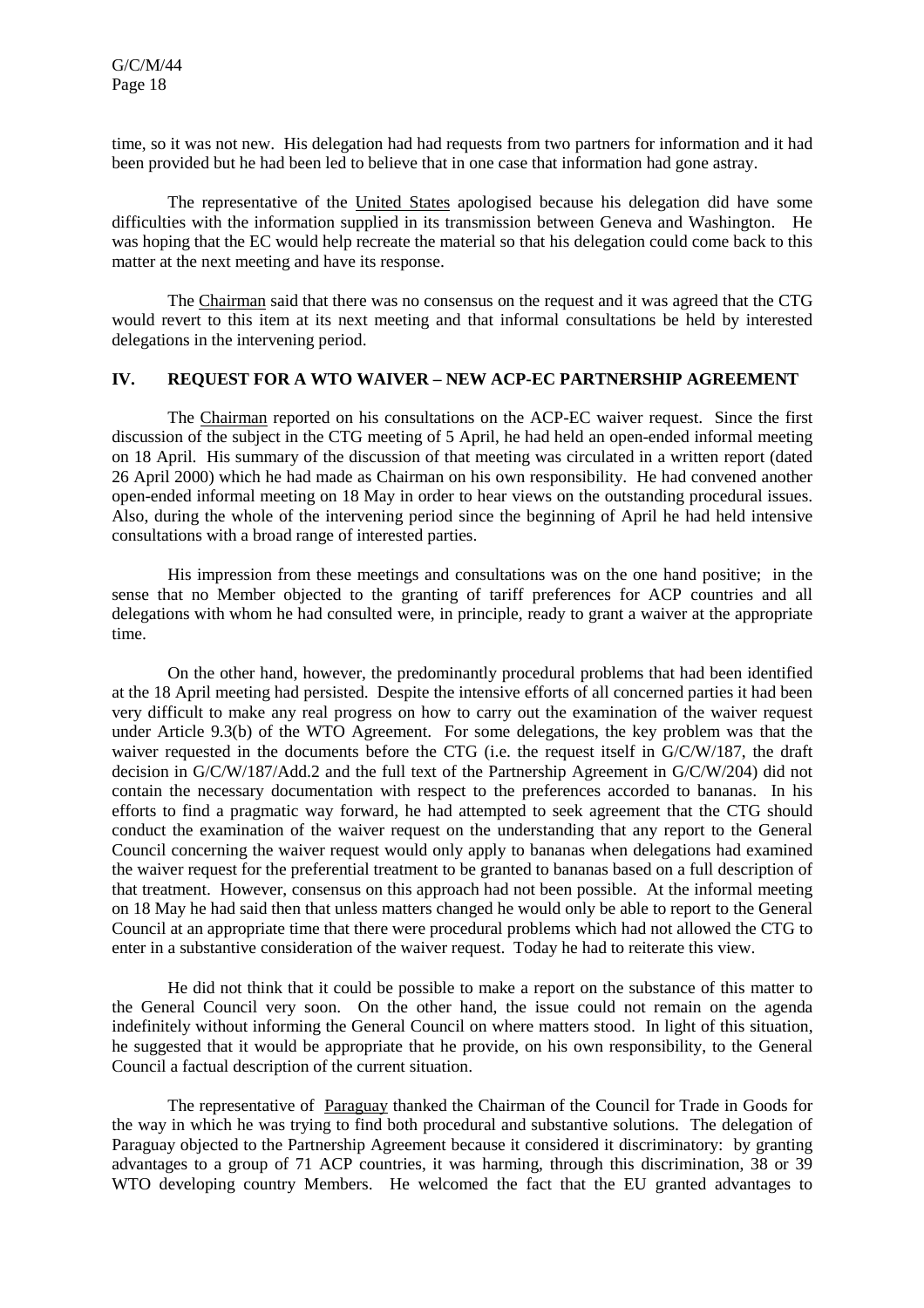developing countries, and wished that other developed countries would give special and differential treatment to developing countries. But this should not be discriminatory towards a smaller group of countries than those receiving advantages, many of which were more developed than Paraguay. He accepted regional agreements or agreements among similar countries, but agreements such as this one of partnership between the EU and ACP countries, which was much bigger, ceased to be regional agreements within the meaning of the Marrakesh Treaties. For this Agreement not to be discriminatory, the EU should grant other advantages to developing countries that were not covered by this arrangement. In his view, this should happen before the delegation of Paraguay could agree to the requested waiver. Finally, he noted that in its written replies relating to the review of its trade policy, the EU had stated that it would evaluate the impact of the Partnership Agreement on third countries, especially developing countries, and he hoped that it would do so, in order that Paraguay might give its agreement to the Partnership Agreement.

The representative of Ecuador said that at the meeting of 5 April his delegation had made a clear statement to the effect that it did not agree with the way in which this request for a waiver had been put forward by the EC and the ACP countries. His delegation had on that occasion stated that it would not join the consensus in taking a decision which would make it possible to initiate the examination of the request for the waiver, because it felt that the documents at that point in time were not appropriately and duly presented. Above all, when his delegation subsequently received the information required, the documents did not meet one of the fundamental requirements established in paragraph 1 of the Understanding in Respect of Waivers and Obligations under the GATT 1994. Consequently his delegation was still waiting for this shortcoming to be remedied. In his account of the situation regarding the waiver request, the Chairman should add this particular point, which was not only an issue of procedure but also a fundamental issue which could give rise to a systemic problem within WTO. With regard to the Chair's proposal made during the last informal meeting, he had ventured to raise a question in order to clarify within what framework Members would contemplate the Chairman's report to the General Council.

The Chairman replied that that it would be a personal and a factual report and it would not be in accordance with what was laid down in Article 9.3(b) of the Marrakesh Agreement. The representative of Ecuador's position on that suggestion was that if this was the understanding, he could accept the suggestion but with the small addition that the factual report was not being made under Article 9.3(b) and would not necessarily have to be at the next General Council. He felt it was premature to speak to the next General Council to make this report; it could be left for a General Council in the future.

The representative of the European Communities said that he thought that in the informal discussions it had been effectively agreed on how to proceed. As a factual matter, the CTG was at an impasse. There had been efforts on all sides to find a compromise and they had not succeeded. His delegation was willing to have this matter examined, discussed and questioned, and finally decided at a later date when everyone was ready. Without any hesitations he supported the Chairman's suggestion. He did have to make two remarks: one was that it was wrong for delegations to negotiate with the Chairman about a statement that he would make on his own responsibility. He did not believe that the Chairman could include any reference to the views of any delegation without causing difficulties. He had every confidence that the Chairman would be fair, balanced and factual. The representative of Ecuador had said that in his delegation's view the requirements of paragraph 1 of the Understanding on waivers had not been respected. As it was clear that he did not share that view, it would be difficult for the Chairman to put one delegation's point and not to reflect others. His delegation had provided 600 pages of information in the official languages, which was not strictly required by the provisions of the WTO. The Understanding required a description of the measures proposed which was to provide preferential access. Secondly with respect to specific objectives, the EC aimed to bring this trade relationship progressively fully into line with the WTO given that the levels of development of the partners was varied. The EC had made it clear that it needed, on a transitional basis, an extension of time for this to be realised which addressed the third requirement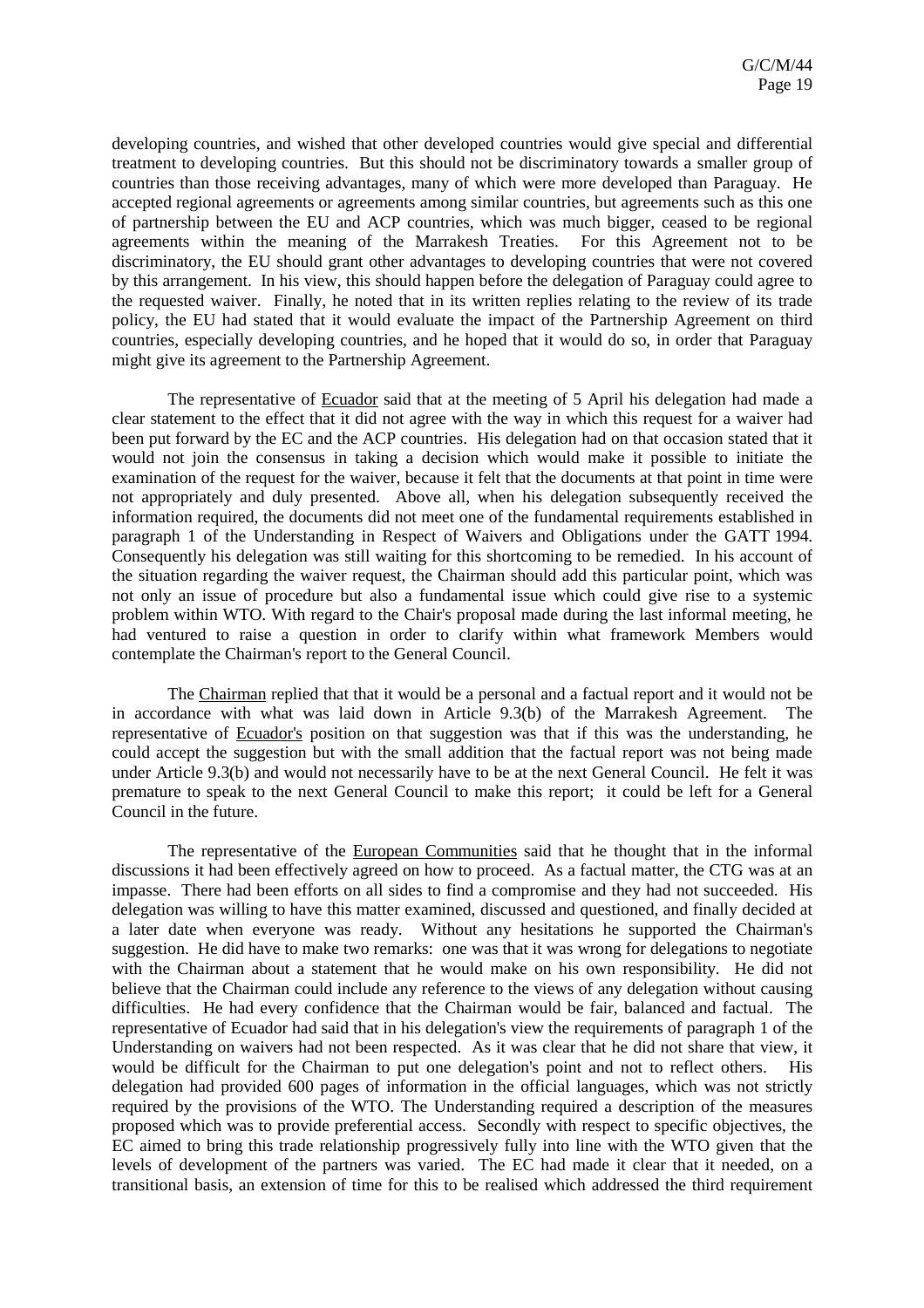which was to explain the reasons why the EC could not achieve the objectives in a way that was fully compatible with the WTO. The Ambassador of Paraguay had referred to the Agreement as creating enormous discrimination. He knew that this pattern of trade relationships had existed for twenty years and that in every waiver decision that had been taken since 1947 there was a clause which allowed a country, notwithstanding the waiver, to use its rights under Article 22 and 23 of the Dispute Settlement Understanding. This was the way in which specific adverse impacts on country x or product y had been dealt with and he suggested that there was no danger that Paraguay's interests would be harmed. Paraguay would still have those rights under any foreseeable waiver decision that would be taken in this matter.

The Chairman requested that delegations try to avoid at this formal meeting entering into a lengthy debate, repeating positions of the various parties which were well known to all. Second, regarding the factual report he intended to send up to the General Council under his own responsibility, would describe the situation and the reasons for being in such a situation. It would be a balanced report and, as had been stated, he did not intend to negotiate the text with any delegation.

The representative of Honduras stated that in the factual report there should be an explicit reference to the fact that the European Union had not fulfilled the request of paragraph 1 of the Understanding in Respect of Waivers and Obligations under the General Agreement on Tariffs and Trade 1994, namely that the applicant should describe the measure in question. With regard to document G/C/M/43, containing the minutes of the Council meeting of 5 April 2000, he noted that the content of the minutes did not properly reflect what his delegation had said specifically when the delegation of Guatemala asked the Chairman's predecessor for permission to revert to one of the agenda items adopted at that meeting. He wished to place on record his disagreement with the Chairman's decision, which did not take into account the concerns voiced by his delegation during the discussion.

The representative of Guatemala said that in the factual report reference should be made to the legal foundation of his delegation's objection, where in paragraph 1 of the Understanding on waivers, there was an obligation to describe the measure. This requirement to describe the measure could not be side-stepped; consequently his delegation maintained that this matter should not be brought to the General Council until they had had a chance to see the complete request for the waiver.

The representative of Bolivia stated that his concerns were virtually identical to those stated by Paraguay. Bolivia was concerned at the systemic aspects in so far as the PA represented one of the discriminatory systems set up in parallel to this system due to the large number of countries that will be part of this new system.

The representative of Jamaica said that in the circumstances, the most helpful course would be to allow the Chairman to make a factual report on his own responsibility to the next General Council and thereby allow some time for new developments and goodwill to help the process to move forward. He emphasized that the ACP countries received with great sympathy the Chair's proposal made on 18 May as it had the merit of not prejudging the process and just as importantly would have allowed the CTG to start consideration of a waiver request that would benefit a large number of countries, many of them least-developed countries. Secondly, he noted that the ACP-EC Partnership Agreement was signed in Cotonou on 23 June; the delay in considering the waiver request did harm to the economic prospects of countries whose trade share on average was 0.02%, slightly above the trade share which the WTO considered as low enough to constitute the minimum threshold for assessing contributions. ACP Ministers in Cotonou had expressed a deep concern at the delay in considering the waiver request. Thirdly, ACP countries would not accept approaches or language that sought to stipulate at the outset and to interpret unilaterally, without any firm basis in precedent, the information that needed to be provided in accordance with the Understanding in respect of waivers. Such efforts sought unreasonably to prejudge the process and to set parameters for the consideration of the request that departed from the stated legal requirements. He believed that once documentation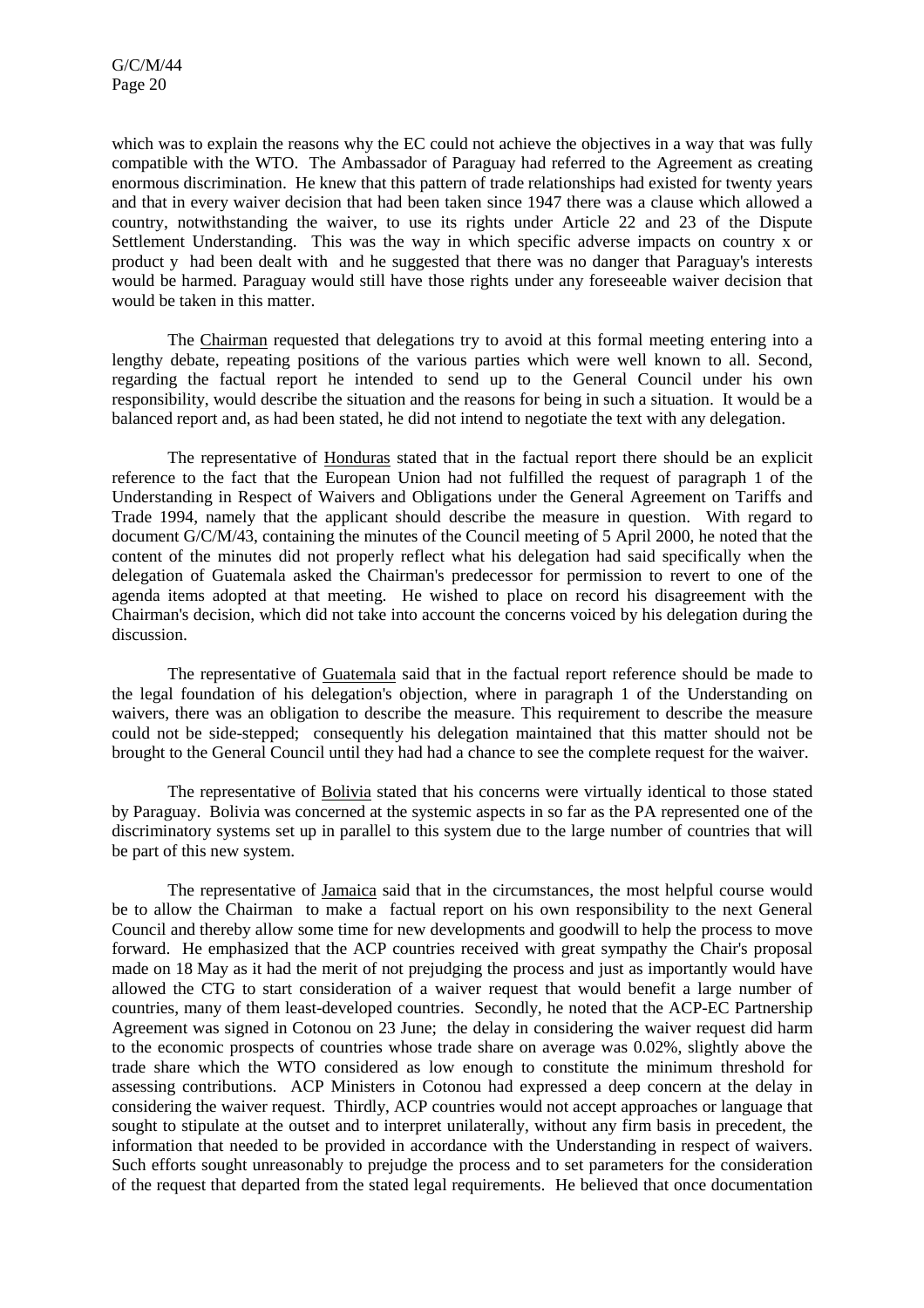relevant to preferential access for ACP bananas was considered, the Membership as a whole would be able to determine whether the legal requirements of the WTO Agreements had been met and would be in a position to bring the process to a conclusion as appropriate.

The representative of Ecuador proposed that the CTG declare itself in informal session given the different nuances that existed. It might be better once several delegations had had the chance to check back with capitals and had received their instructions in the light of the Chairman's proposal to resume the formal meeting. The Chairman, however, saw no need to revert to an informal session because his proposal had in general terms received a favourable welcome. Up to now he had not seen any opinion expressed against proceeding in this way, with the exception that some delegations had made suggestions for the text that the Chairman would submit to the General Council under his own responsibility. After having heard all parties' positions, he would be as careful as possible to avoid difficulties for one side or the other. Going back to an informal session now to discuss a Chairman's proposal did not seem to be the most appropriate avenue, although of course he remained in Members' hands for any decision. The representative of Ecuador reserved the right to revert to this topic and make further comments if necessary after having heard the views of other Members on his proposal.

The representative of the Philippines said that the CTG had heard expressions of regret from ACP countries on why the process was taking long. He noted that Members were in this impasse because what the EC was giving away to the ACP countries, it was taking away from other developing countries. Preferences were valuable only to the extent that other developing countries were being discriminated against. All he was asking was also an equal understanding from the ACP countries in respect of the plight of non-ACP developing countries.

The representative of Cuba was surprised that the discussion on this item had been reopened following the intensive consultations held two days before. His delegation considered that the least that could be done was to submit a factual report to the General Council in the Chairman's personal capacity. Subsequently, he could resume consultations in September, according to the negotiating situation. Cuba attended, as an observer, the signing of the Cotonou Agreement in Benin on 23 June 2000, which was considered a positive step because it was aimed at furthering the economic and social development of the ACP countries. He considered the comments of some delegations to the effect that the ACP/EU Partnership Agreement was discriminatory to be unjust. In plurilateral trade agreements Members should apply the pragmatic principle of "variable geometry", because these agreements stemmed from different causes, be it historical, political, or geographical. What was important was that they should produce benefits for the developing countries concerned. In this regard, a parallel might be drawn with other projected intraregional and subregional agreements, which included highly developed countries with a significant weight in world trade as well as developing countries. Nevertheless, one view that might be taken in this regard was that although they were clearly discriminatory, because they did not cover all the countries which should be included, they should not be prevented from being implemented because they may be considered to benefit the trade of many of them.

The representative of Panama could support the Chairman's proposal and said that recognizing that the content of the report was a matter for the Chairman's own discretion he wanted to see in it a reference to the point about the failure to meet the requirements of the Understanding on waivers. He was reassured that the report was not being made under Article 9 of the WTO Agreement and consequently could not in any way draw conclusions about this process, nor prejudge the positions or legal arguments of any party to this dispute.

The representative of St. Lucia supported the Chairman's proposal. She said that the Central American and ANDEAN pact countries benefitted overall from virtually identical preferences to those of the ACP in terms of tariff treatment under the EC's super-GSP. The list of products was different but the overall benefit conferred was basically the same.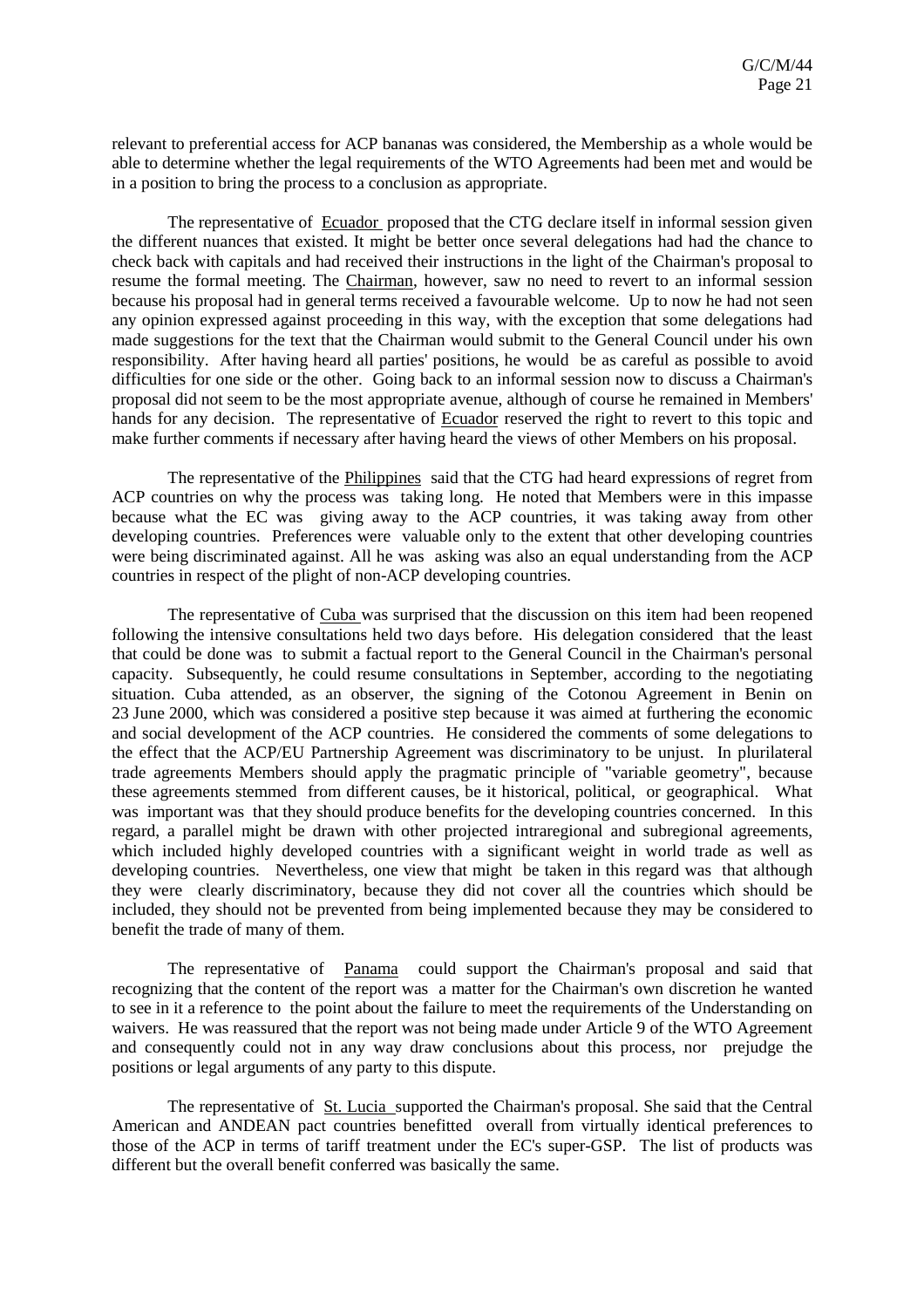The representative of Jamaica, in response to the points raised by the Philippines, said he would not wish it to be felt or imputed that the ACP countries lacked understanding of the costs and benefits involved in global trade, or indeed could conceivably be unsympathetic to the plight of developing countries as a whole. As was well-known, there were a large number of preferential and free-trade arrangements currently in existence, and all had some impact on the trade of developing countries and of developed countries. More importantly, the process he was seeking to engage in was one set down in the Agreement in Marrakesh, and which provided quite clearly for the possibility of derogations from MFN treatment. That was not a gift but a right to be sought. It could of course be rejected which was the right of the membership. To seek that right should not in any way be conceived as somehow going contrary to the interests of other countries. Having been denied the right to have that process start was what he was unsympathetic to.

The representative of the United States said that it would be very unfortunate if the CTG could not proceed in a uniform way to meet each concern in the manner agreed recently at an informal meeting.

The representative of Colombia expressed support for the proposal made as this was the most appropriate way of reflecting what was happening currently. His delegation was sure that the content of such a report would be balanced and adequately reflect what had transpired throughout this process.

The representative of Mexico also supported the proposal which, he had no doubt, would be judicious in reflecting the various positions and fully describing the problems with which Members were faced. He also agreed that this should take place under Other Business on the General Council's agenda which of course had its own significance. The most important thing was for the Chairman to continue the consultations on an informal basis to help Members decide the terms and conditions that could be granted to a waiver which has been requested. He was not questioning the fact that ACP countries could continue to enjoy preferences which was nothing new. On previous occasions his delegation had always approved a waiver request. But he felt that the CTG required a detailed technical exercise here because if it was not careful in preparing the terms of this waiver then it could be faced with problems in the future. To make progress it was necessary to have a waiver which should be sufficiently clear as to what was being accepted.

The representative of Canada expressed her delegation's full support for the proposal. The representative of Australia said that her delegation had complete faith in the Chairman's ability to present a factual report which would be balanced and would see the interests of all. She did not see that his proposal has been compromised or "nuanced" in any way, and therefore shared his view that reversion to informal mode would not be necessary.

The representative of Ecuador recalled that at the recent informal meeting the Chairman had confirmed that his report to the General Council would not be made in the framework of what was set forth in Article 9.3(b) of the Marrakesh Agreement. If this was still the case, he had no objection in accepting the Chairman's proposal. At no point had the Ecuadorian delegation been attempting to negotiate texts on factual reports or even suggest that the Chairman should include certain points of importance such as the non-observance of paragraph 1 of the Understanding on Waivers. This was the cause of the impasse. In the waiver request the measure was not described, nor would it be described in respect of bananas. The CTG was still faced with a systemic problem and this had to be reflected in any report which the Chairman saw fit to make before the General Council.

The Chairman proposed that the CTG take note of the statements made and confirmed that he would make a factual report to the General Council on his own responsibility.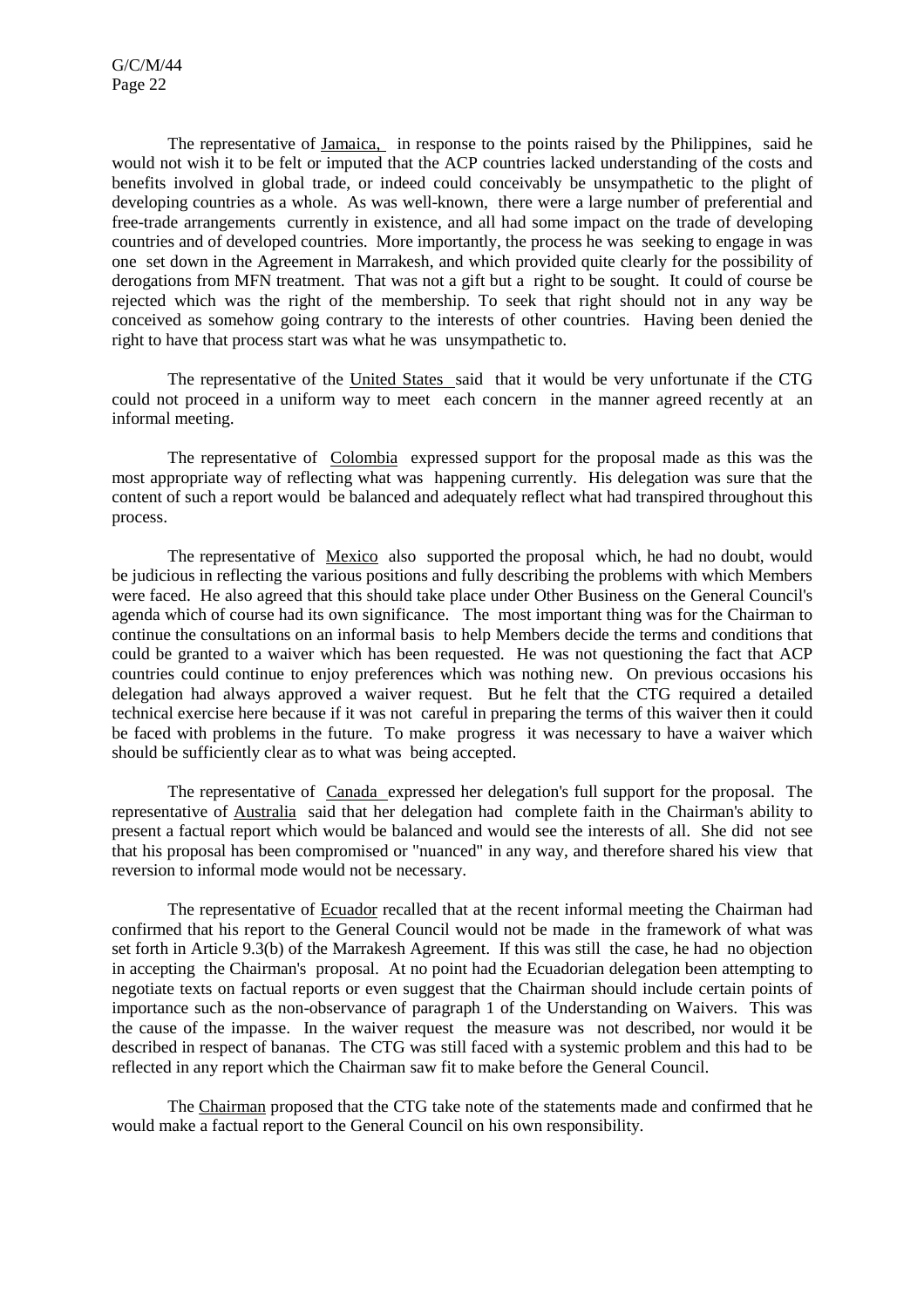#### **V. EC/FRANCE – TRADING ARRANGEMENTS WITH MOROCCO: REQUEST FOR EXTENSION OF THE WAIVER**

The Chairman drew attention to the communication from the European Communities contained in document G/L/357 containing a request for an extension of a waiver. Pursuant to Article IX.3(b) of the WTO Agreement, this request for a waiver extension was before the Council for its consideration; a draft decision granting this waiver extension had been circulated in document G/C/W/194 to assist the Council in its consideration of this request. At the meeting in April, one delegation was not able to go along with the proposal as it needed more time to consult on this matter.

After the delegation concerned had signalled its agreement, the Chairman proposed that the Council approve the request for a waiver extension by the European Communities and recommend that the draft decision granting this waiver extension and contained in document G/C/W/194 be transmitted to the General Council for adoption.

It was so agreed.

# **VI. REQUEST FOR A WTO WAIVER – TURKEY: PREFERENTIAL TREATMENT FOR BOSNIA-HERZEGOVINA**

The Chairman drew attention to the communication from Turkey contained in document G/C/W217. This contained a request for a waiver which is before the Council for its consideration. A draft decision granting this waiver extension had been circulated in the same document to assist the Council in its consideration of this request.

The representative of Turkey said that in the context of the commitment in applying EC policies, Turkey had applied autonomous trade measures for Bosnia-Herzegovina as from 13 June 1999. According to these measures and in general terms, industrial goods originating in B-H were introduced into Turkey without quantitative restrictions or equivalent measures and on a duty-free basis, as was the case in the EC. Numbers 1 and 2 were an exception to the rule because the elements in Annex 1 also entered free within the quotas allocated and there was no preferential treatment for those listed in Annex 2. The textiles products were subject to quantitative restrictions. Consequently it was necessary to request a waiver from the provisions of paragraph 1, Article 1 of GATT 1994 till 31 December 2006. In terms of the exceptional situation, the economic and social situation in B-H, such measures were justified in themselves. Turkey intended to extend these measures to other countries such as Albania, Croatia, the Federal Republic of Yugoslavia and the Former Yugoslav Republic of Macedonia. Turkey was willing to hold consultations on this draft decision.

The representative of the United States announced its interest in holding consultations on this.

The Chairman suggested that the Council revert to this matter at its next meeting and that in the intervening time any interested delegations hold informal consultations.

It was so agreed.

## **VII. TRADE-RELATED TECHNICAL ASSISTANCE: CUSTOMS VALUATION MODEL WORK PROGRAMME (COMMUNICATION FROM THE EUROPEAN COMMUNITIES)**

In presenting the communication contained in G/VAL/W/71, the representative of the European Communities said that the document constituted an oral statement made in the Customs Valuation Committee. The purpose of having this on the agenda was simply that the CTG might be willing to take note of the idea of a model that might be usable in one or two other cases. The purpose